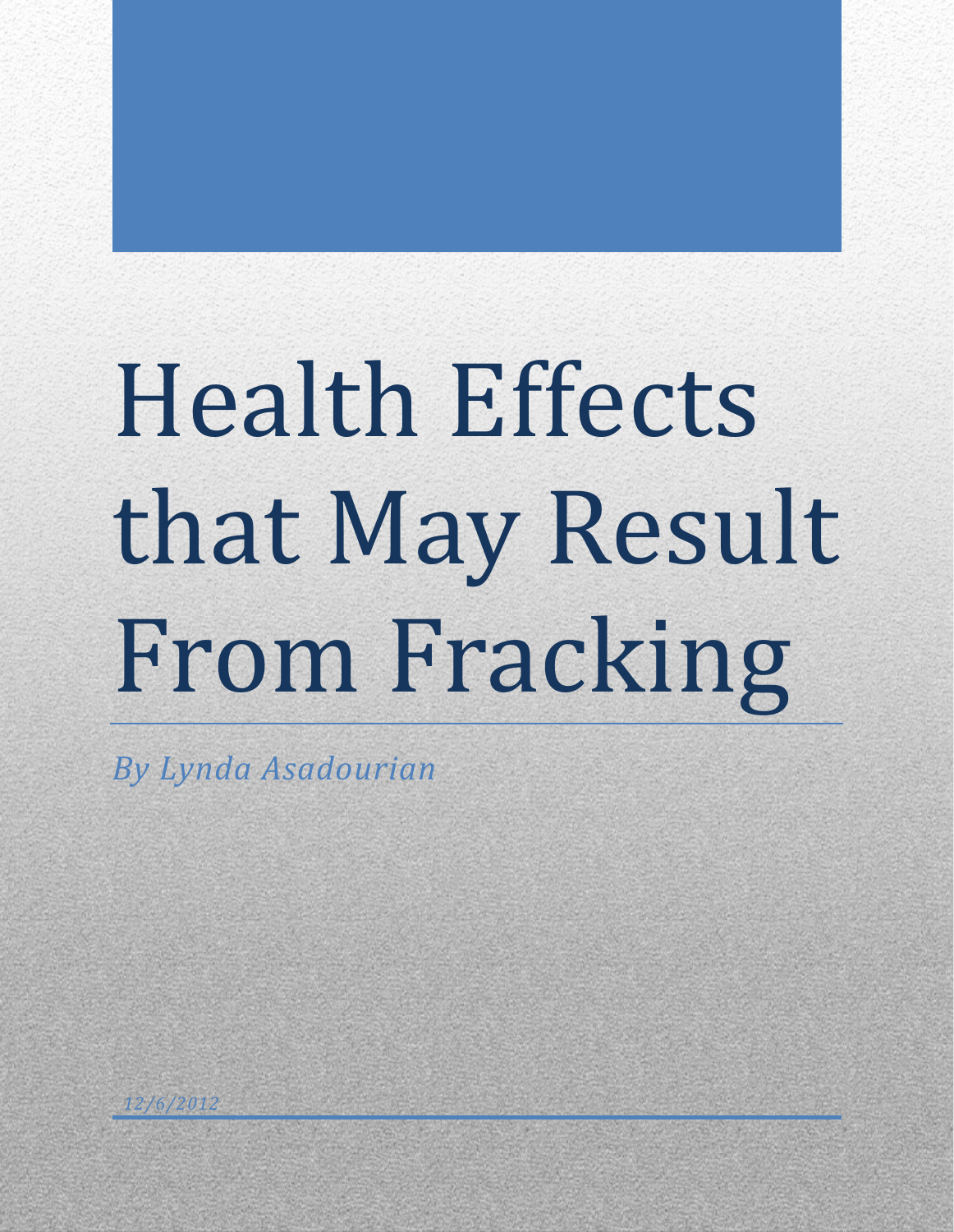# **Introduction**

The health impact that hydraulic fracking may have on humans is important for the fracking situation because health is usually individuals' biggest concern. Health is something that impacts individuals directly in an uncontrollable way. If individuals did not feel that they are putting their health at risk, then the fracking situation would gain more support from the community. However, if it is proven that fracking causes serious negative health effects, then the entire fracking situation could be halted.

The connection between fracking and its possible health impacts stirs up some controversy. The uncertainty of this relationship makes individuals feel uncomfortable and not supportive of this industry. Exposure to fracking chemicals is not strictly regulated, making individuals skeptical about the situation. The fracking chemicals used are known to pose a threat to human health, so it's a controversy why they are allowed.

The health concern that arises from the fracking situation is important for the general public because public health may be at risk. Large-scale studies about this matter have not been done to help the public's health knowledge on this issue.

Having knowledge about this issue is not only valuable to those who live in a close proximity to fracking sites, but it is also important for other members in our society—the workers at these fracking sites, for public health organizations, health care professionals, and many more.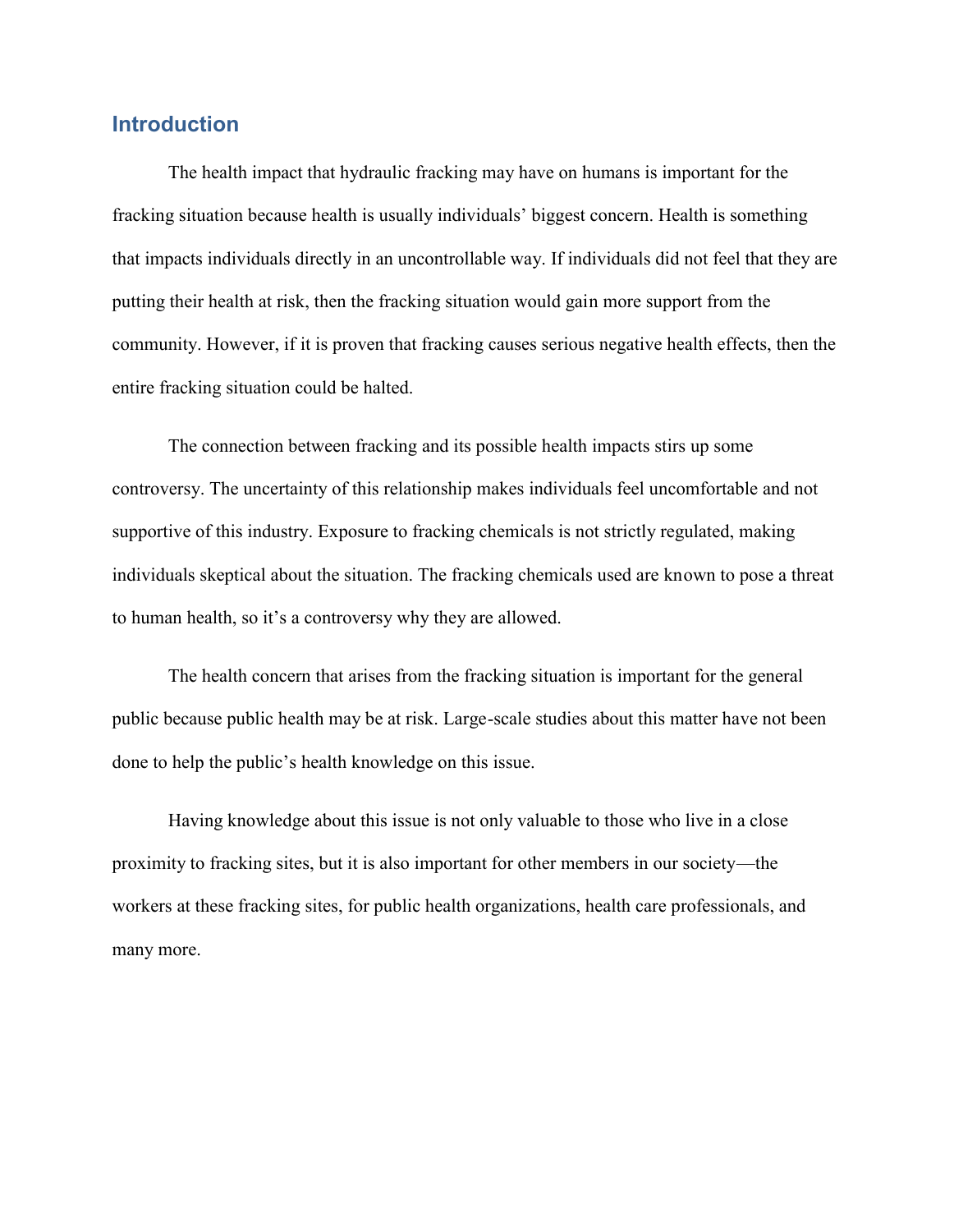# **Topic Discussion**

The following report will cover the uncertainty of health effects caused from fracking, the chemicals involved in this process that cause health problems, reported health concerns that may result from fracking, the exposure pathways of these fracking chemicals, and an analysis of human health issue from case studies of where fracking has already occurred.

## **Uncertainty**

One of the main problems when determining whether there is a direct connection between fracking and human health is the uncertainty of the issue. It is difficult to prove that fracking is the main cause of various health effects because there was no formal data gathering on the health of individuals who live in a close proximity to fracking sites before the act of fracking occurred (Brown et al., 2012). Since there are no baseline data on humans' health to refer to, there is no actual proof that humans' health has changed because of fracking. Fracking of the Marcellus Shale, specifically, has only been in effect for a few years. A sufficient amount of time has not passed for studies regarding natural gas production and its health impacts to be completed (Button, 2010).

One reason why long-term studies have not been conducted is due to the lack of cooperation from drilling companies. Drillers have declined to cooperate in studies involving the investigation of health effects of drilling in areas where citizens have expressed illnesses from fracking (Lustgarten&Kusnetz, 2011). Not only does this add to the uncertainty of the health effects from fracking, but also it is worrisome that these companies are not confident enough to partake in these studies.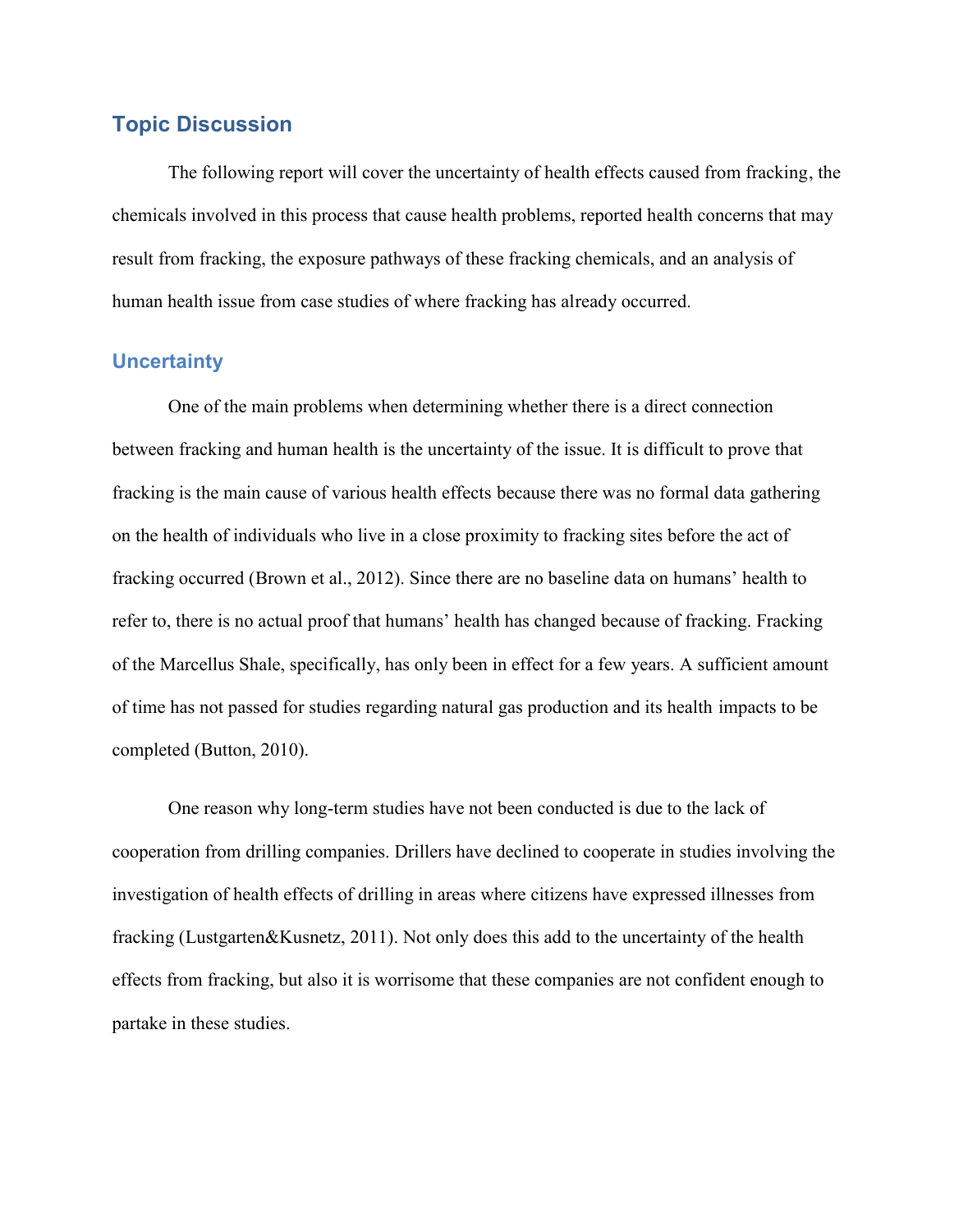It is difficult to retrieve and collect completely accurate data about the possible health effects and pollutants emitted from fracking may cause, even if drilling companies participated. For example, it is extremely difficult and unrealistic to constantly monitor the air quality in all places where people feel that they are at risk from fracking pollutants. There may also be the incident that some air quality detectors pick up emissions from a different source other than a specific fracking site. It is also difficult to indicate what the peak amount of exposure of a contaminant is when random sampling is performed, when sampling is done for only a short period of time (U.S. Departmentof Health and Human Services 2010, 5). When analyzing a health report, it is important to notice the parameters of what was done. With the lack of data collected and medical evaluations of individuals, it has been difficult to prove a connection between health effects and fracking.

The lack of regulation regarding Marcellus Shale adds to the issue of uncertainty. It is a major problem that gas exploration and production activities are exempted from six federal regulatory acts that were originally created to protect public health: the Clean Air Act, Clean Water Act, Safe Drinking Water Act, Resource Conservation and Recovery Act, Comprehensive Environmental Response, Compensation, and Liability Act, and Emergency Planning and Community Right to Know Act (Witter et al., 2008, 5). During an assessment by the Environmental Protection Agency (EPA), in 2010, that tested the drinking waters near Marcellus Shale in Pennsylvania, it was concluded that the chemicals used in fracking that were detected did not have a high enough concentration in the drinking water to be of a health concern to individuals (Button, 2010). However, diesel fuel was the EPA's largest concern regarding its use within fracking fluids because of its potential health effects. Diesel is made up of specific carcinogens that are regulated under the Safe Drinking Water Act (Button, 2010). These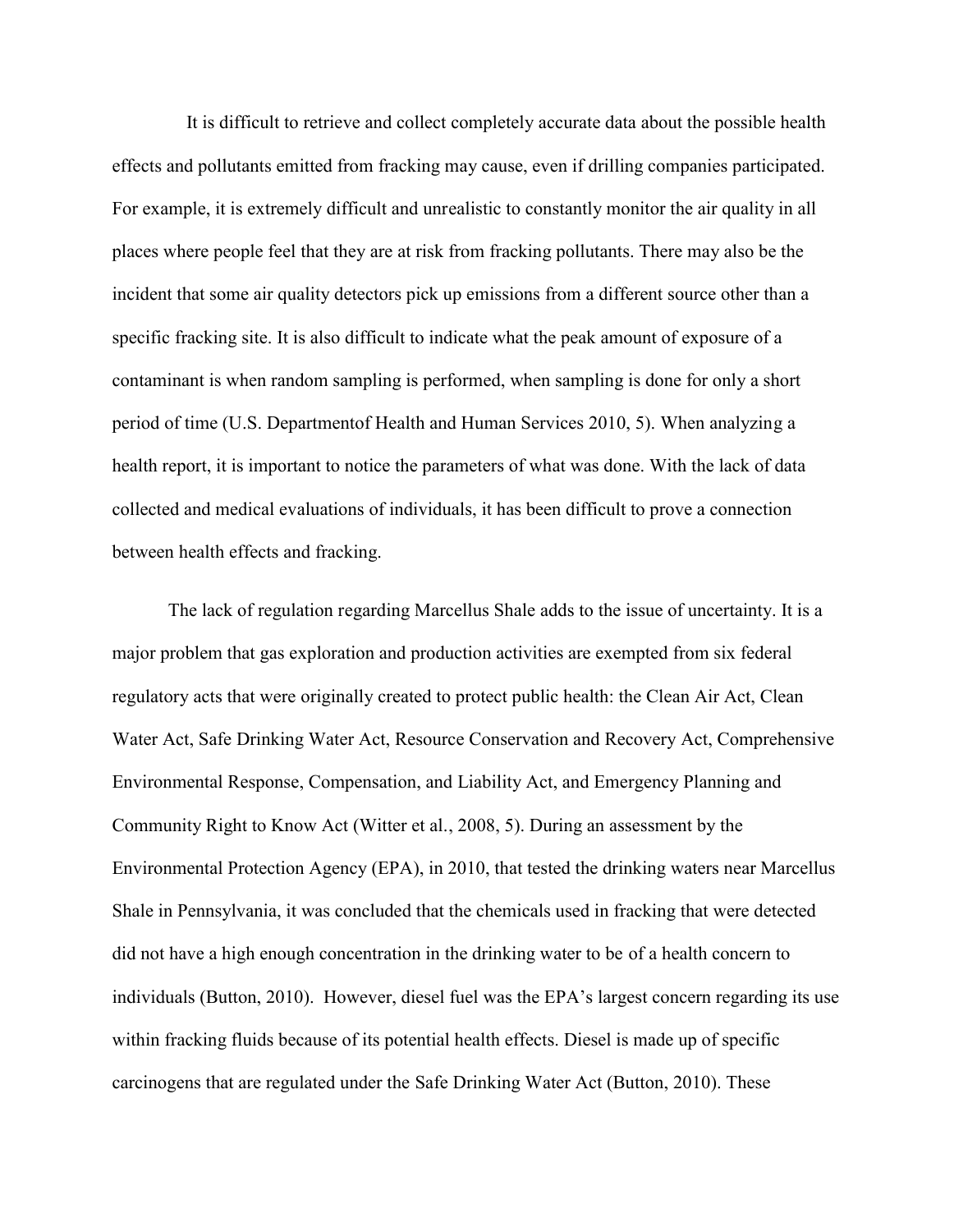carcinogenic chemicals that make up diesel are also the only compounds out of the many fracking fluids used that are regulated under this act. The use of these chemicals causes a lot of controversy over the uncertainty of the health issues that may exist from fracking.

#### **Fracking Chemicals that Cause Health Problems**

As mentioned before, companies are required to report the names of chemicals and gases used in fracking. It has been reported that 37% of chemicals used in the extraction and refining of natural gas can volatilize (Garrison et al. 2011, 676). Volatile substances are chemicals that evaporate quickly and change form into a vapor very rapidly. Nail polish made up of the chemical acetone is an example of something that volatizes; once it is poured out, it dries very quickly. Of these volatile chemicals, 81% of them have major effects on human health, such as damage to the brain and nervous systems, because they can be inhaled, ingested, or absorbed through the skin very easily. This is why volatile compounds are of such a great concern (Garrison et al. 2011, 676). There are three groups of volatile compounds used in fracking that have adverse effects on human health—ozone, hydrogen sulfide, and BTEX compounds.

Ozone "naturally exists at high altitudes above the earth's surface and acts as a barrier against solar radiation and intensified surface heating" (Garrison et al., 2011, 676). Ozone can also develop at low altitudes when hydrocarbons, which are compounds made up of carbons and hydrogens like benzene, are combusted during the drilling and the production of oil and gas (Garrison et al., 2011). This is when ozone hinders carbon dioxide and oxygen exchange as ozone molecules accumulate in lungs and directly affect human health. This "can lead to early aging of the lungs and result in symptoms such as asthma, respiratory inflammation, emphysema, and other pulmonary disorders" (Garrison et al. 2011, 676). In the Dallas-Fort Worth area in Texas, where drilling sites are present, there was an elevated level of recorded carcinogenic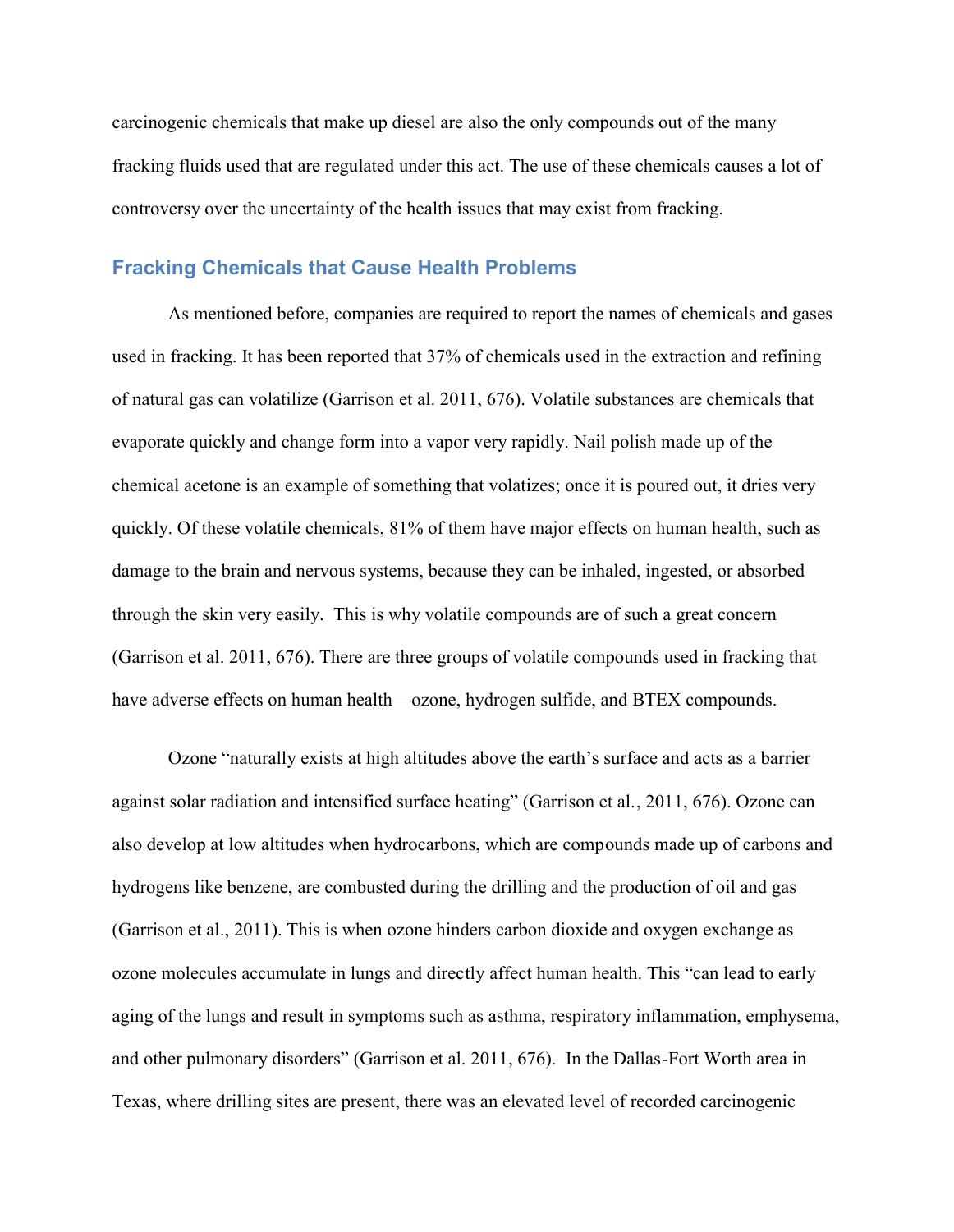hydrocarbons (Garrison et al., 2011, 676). Ozone would be considered an air contaminant (Shelley, 2011).

Hydrogen sulfide is a compound that "is released through the venting and flaring of natural gas throughout the extraction and refining processes" (Garrison et al., 2011, 676). Venting is a "process of directly releasing gas into the atmosphere and is primarily done for safety precautions" (Garrison et al., 2011, 676). This process occurs throughout many stages. It is more hazardous to human health than flaring of natural gas because gas is combusted, which then reduces air pollution. Since both of these processes occur frequently during fracking, hydrogen sulfide was detected in the air as well. Hydrogen sulfide is not only very toxic, but also causes a rotten egg smell (Shelley, 2011). Some indications that individuals are exposed to hydrogen sulfide for a short term are: "nausea, headache, shortness of breath, sleep disturbance, throat and eye irritation" (Garrison et al., 2011, 676). Symptoms for long-term exposure include "paralysis of the olfactory nerves, respiratory, inflammation, chronic bronchitis, and chronic tearing of the eyes" (Garrison et al., 2011, 676)

BTEX stands for benzene, toluene, ethylbenzene, and xylene. All four of these compounds are carcinogenic hydrocarbons. These highly volatile compounds are found in high concentrations at natural gas sites (Garrison et al., 2011, 677). Some sources of these compounds are from stationary and truck diesel engines, flaring, venting, and dehydration of natural gas (Shelley, 2011). They are known to be easily absorbed in the brain, bone marrow, and overall body fat. BTEX compounds have been linked to many serious health effects in humans, such as leukemia, kidney failure, negative effects on the cardiovascular systems, damage to the liver, and genetic changes (Shelley, 2011).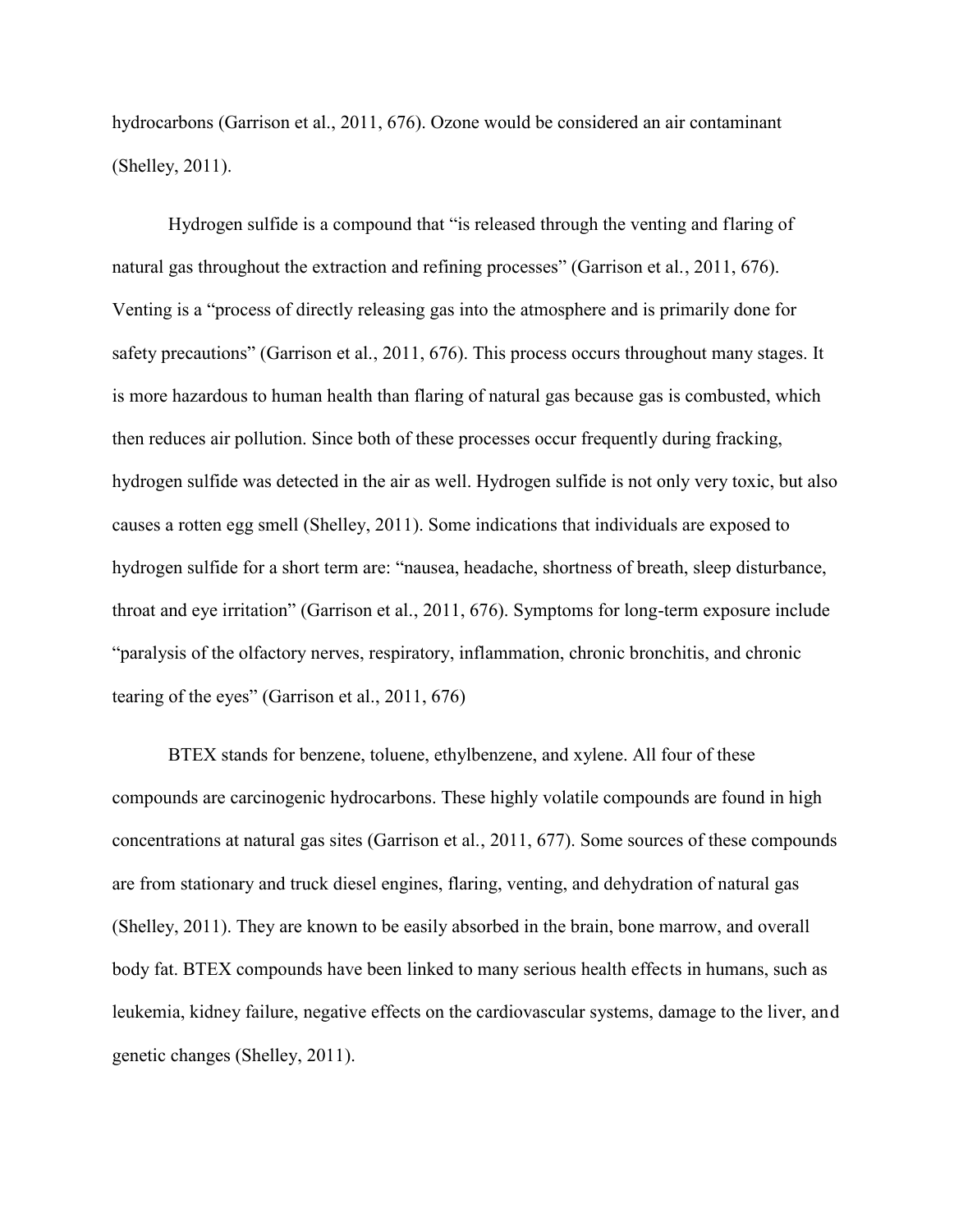These three groups are the main chemicals that cause the most abundant health effects. There are different exposure pathways that humans come in contact with these chemicals.

## **Exposure Pathways**

Humans are primarily exposed to chemicals that are used during fracking through drinking contaminated underground water and breathing in polluted air. Both of these measures are uncontrollable for citizens who live near fracking sites. Water and air pollution caused by fracking "can cause direct physiological harm including damage to the eyes, skin, sensory organs, respiratory tract, gastrointestinal track, and nervous system" (Garrison et al., 2011, p. 679).

Another pathway in which humans come into contact with fracking chemicals is through agriculture. Pennsylvania's Department of Environmental Protection did a case study in Shippen Township, Pa., in 2010, to analyze the disposal of wastewater from drill sites. This study found that there was a leak from a "double lined" wastewater pit that caused the surrounding vegetation to die off. This leak also contaminated the surrounding farm ponds and springs that livestock drink from (Garrison et al., 2011, p. 679). The pond also had unusually high levels of strontium present. Strontium is a radioactive element that is a byproduct of oil and gas operations (Garrison et al., 2011). This leak leads to concerns that livestock and vegetation can be affected by similar situations and these can affect certain communities' livelihood.

Cattle and vegetation in areas near fracking sites may be entering the consumer market as contaminated products without customers' knowledge (Garrison et al., 2011). Leaking pits with wastewater and sludge are contaminating areas with fracking fluids, radioactive material, heavy metals, volatile compounds, acrylic polymers, and other extremely hazardous substances (Witter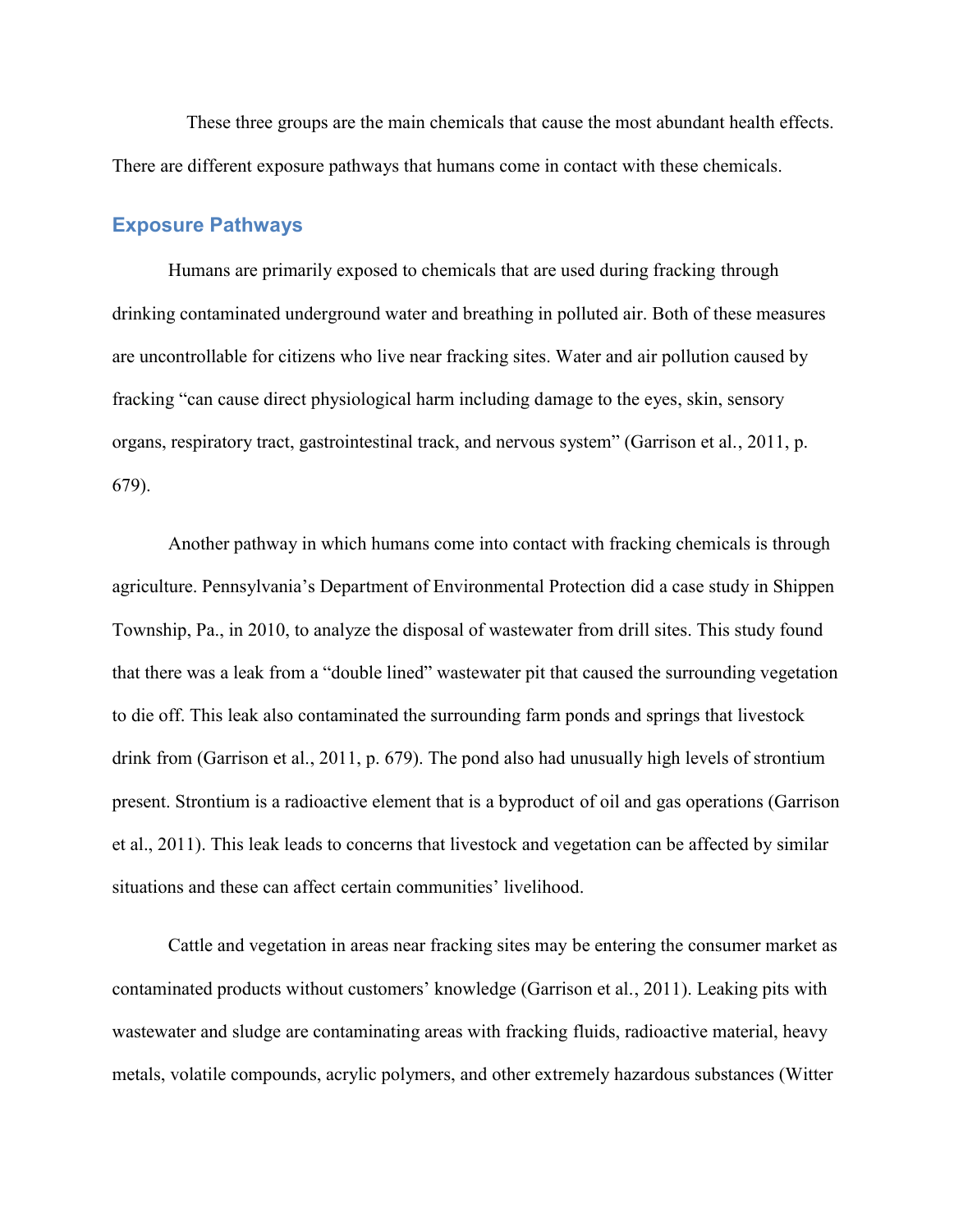et al., 2008). Soils are then taking up all these chemicals, which then contaminate the consumer crops. Crops also undergo stunted growth because of the increased release of methane and other volatile compounds into the air caused by the flaring at frackingsites (Garrison et al. 2011). These crops can also be used as feed for the livestock. There is maybe a link between cattle reproduction and gas extraction procedures. A study found that "an increased risk of stillbirths linked to exposure to flaring sour gas (gas with high levels of hydrogen sulfide)" (Garrison et al. 2011, p. 679). Not only does this affect agricultural and human health, but it is also affecting farmers financially.

Another way in which individuals experience health problems from fracking is through stress. Fracking causes great stress to a community. An area in which extraction of natural gas or any other natural resource occurs, experiences a "boom-bust" cycle (Brasier et al., 2011). This is when there is a sudden growth and decline in a community. The decline occurs once the resources are used up and individuals do not receive any more advantages being present in that area. Bradford County, Pa., is where fracking occurs and is experiencing the boom part of cycle. This area has experienced a sudden increase in the population because of the increase in fracking activity. There is an influx of workers and other individuals who are coming into this area as the fracking and economy activities grow (Brasier et al., 2011). This area experiences community stresses, which in turn, affects the individuals in the area.

It has been known that stress can cause mental illnesses. A clinical psychologist in Hawley, Pa., Kathryn Vennie, stated that she has seen patients "who are seeking support because of the disruption to their environment" (Brasch, 2012). Fracking can cause anxiety to individuals, which Venniestates, "can produce mental and physical problems." Other psychological health problems may occur in communities that experience inadequacies from population booms. There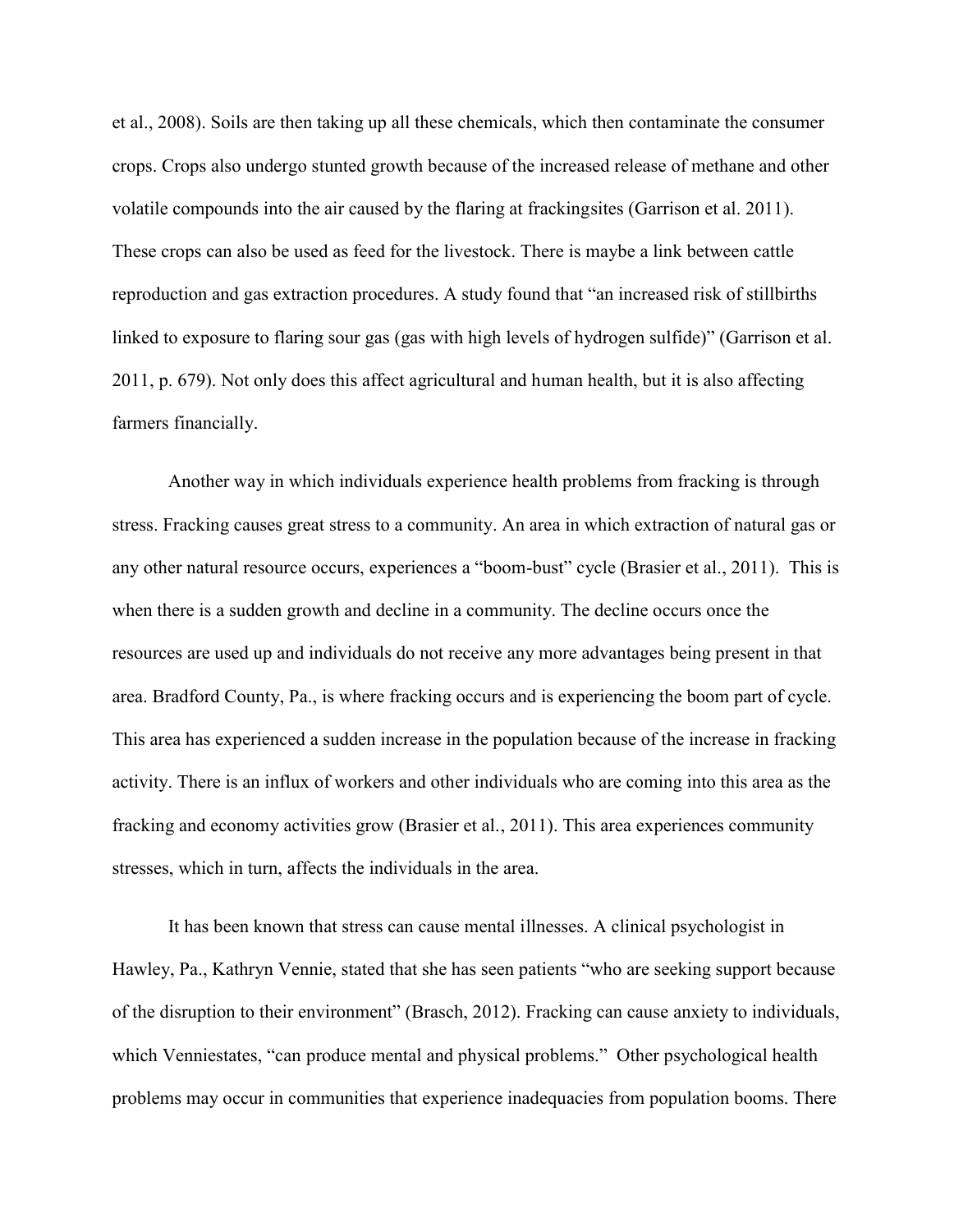tends to be an "increased prevalence of 'divorce, suicide, and alcoholism [are common] in impacted communities'" (Garrison et al., 2011, p. 679). During the boom part of the cycle, a community most likely experiences a "degraded quality of life" (Garrison et al., 2011, p. 679). A lot of hostility is present in the community because of the stresses fracking may impose on the individuals.

## **Health Problems**

There is no definite list of health problems that are directly caused by fracking, but there are individuals who have reported health changes and claim it is from fracking pollutants. Those living closer to fracking sites have reported higher rates of symptoms and health changes (Gas Patch Roulette, 2012). Doctors and toxicologists have stated that individuals who live near fracking sites often exaggerate their health changes and these beliefs are usually short lived (Lustgarten&Kusnetz). Below are some examples of individuals who have claimed their illnesses are from being exposed to fracking pollutants.

Mary McConnell is from Bedford County, Pa., and lives near the Columbia Gas Storage Field. She breathes in air that she claims has pollutants in it. She has headaches, difficulty breathing, sore muscles, and some other health issues. She had blood drawn, and there were levels of methane detected. She currently wears a gas mask around her house to avoid impairing her health even further (Zook, 2010).

Susan Wallace Babbs is from Parachute, Co., and lives near gas wells. She breathes in chemicals such as benzene, a carcinogen, tetrachloroethene, a dry-cleaning solvent (NY Dept. of Health, 2003), and 1,4-dichlorobenzene, used to fumigate moths (EPA, 2007). She claims she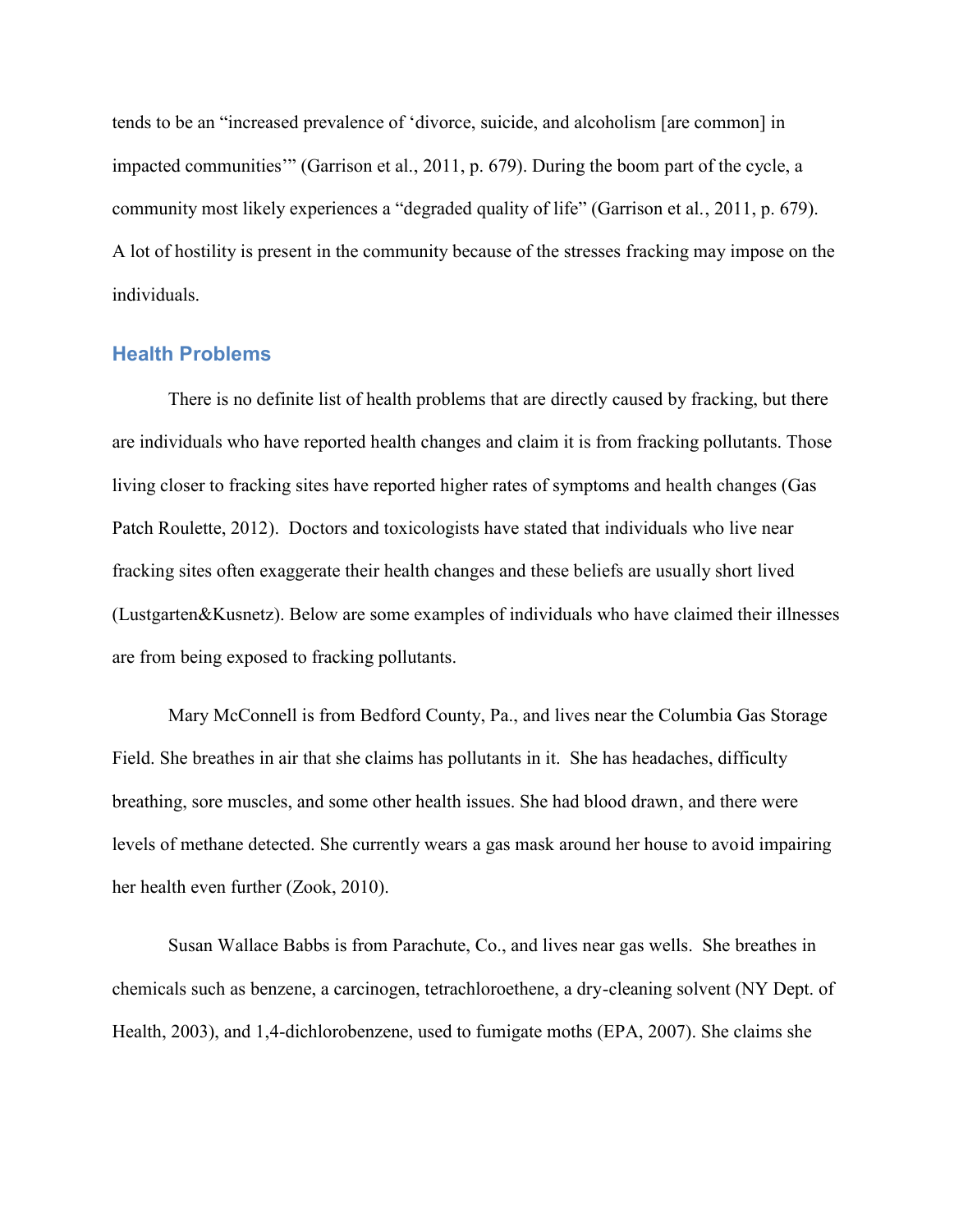was vomiting, had diarrhea, lesions, body pain, and an elevated heart rate. Her neighbors also had similar symptoms (Lustgarten&Kusnetz).

The Strudley family is from Garfield County, Co. They live near an Antero Resources gas well. They experience two exposure pathways, which are breathing in air and drinking underground water. Some symptoms they experience are rashes, nosebleeds, and sudden blackouts (Colson).

The Parr family live in Wise County, Texas, near 21 gas wells. They say they are exposed to flaring contaminants through air pollution. Lisa Parr's symptoms are rashes, breathing difficulties, nausea, headaches, loss of balance, and other neurological problems. Her husband Bob's symptoms are nosebleeds, balance, and other neurological problems. Their daughter Emma's symptoms are asthma, rashes, and nausea. Lisa stated that she compared her medical bills with a log of spills, releases, and air testing from gas wells. She claims that her medical incidences correspond with these environmental events (Parr, 2010).

It is important to remember that these examples may be skewed because these individuals live near fracking sites and are most likely against it. A physician may not have diagnosed these cases and stated that fracking was the cause. But it is good to be informed by these examples and have an idea of what fracking may cause.

The Endocrine Disruption Exchange (TEDX) created a summary statement of the potential health effects of chemicals used during fracking. They discovered that 47% of the products used during frackingcontains endocrine disruptors (TEDX, 2). These "are chemicals that interfere with the endocrine system, including development and reproduction" (TEDX, 2). The endocrine system is essential for the body to function. It is a system of glands and hormones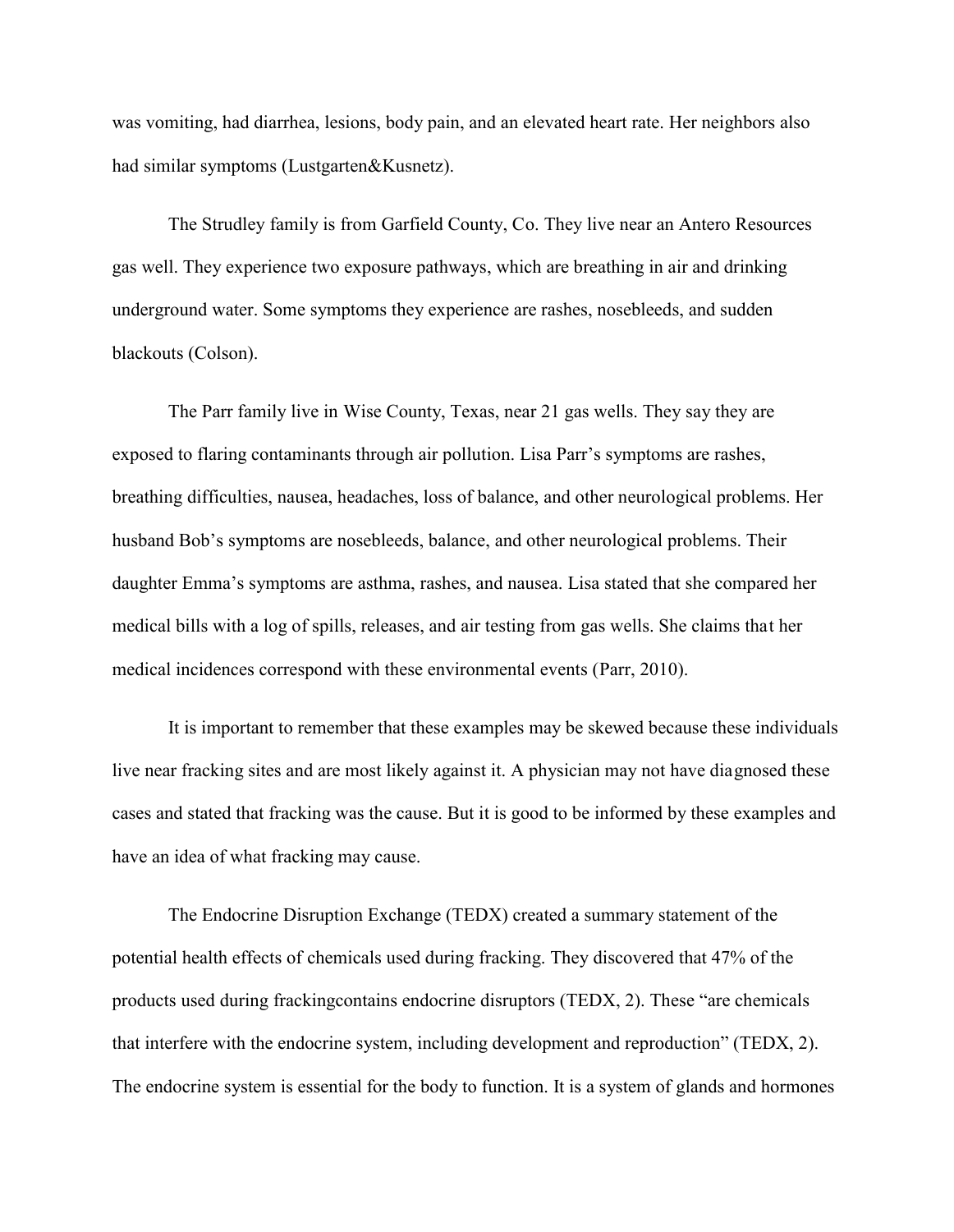that regulate "body growth, response to stress, sexual development and behavior, production and use of insulin, rate of metabolism, intelligence and behavior, and the ability to reproduce" (TEDX, 4). They discovered that crystalline silica, methanol, and isopropanol are the top most used chemicals in fracking. The chemicals cause 7, 11, and 10 health effects, respectively (TEDX, 6).

Just like any type of extraction of natural resources, a community undergoes a boom and bust cycle, which is a rapid growth and decline (Braiser et al. 2012, 34). Having this present in an area affects individuals differently. Resident's attitudes span four stages if they live near a fracking site. The first stage is when these individuals are enthusiastic about the idea. The residents are excited and have positive expectations for the project. The second stage is when they undergo uncertainty of about fracking. The residents are not sure what the long-term effects are, what the health effect may be. The third stage these individuals undergo is panic. The residents realize that there are some unexpected outcomes that affect their daily lives. The fourth stage is adaptation. Once all the natural resources are extracted, the permanent residences need to learn how to adjust to the drastic changes. These stages do not just apply to a community where fracking occurs, they apply applies to any type of extraction of a natural resource. (Braiser et al. 2012, 34)

Since these four stages generally occur within a community, there are many social impacts that are created. Hostility develops among residents throughout this cycle and causes many stresses (Braiser et al 2012, 47). There is a lack of housing created in a community because of the great influx people coming in because of the fracking. This then causes an increase in traffic congestion and traffic violation (Briaser et al. 2012, 47). There are cultural differences that arise between the permanent residents and the new comers. The newcomers don't have an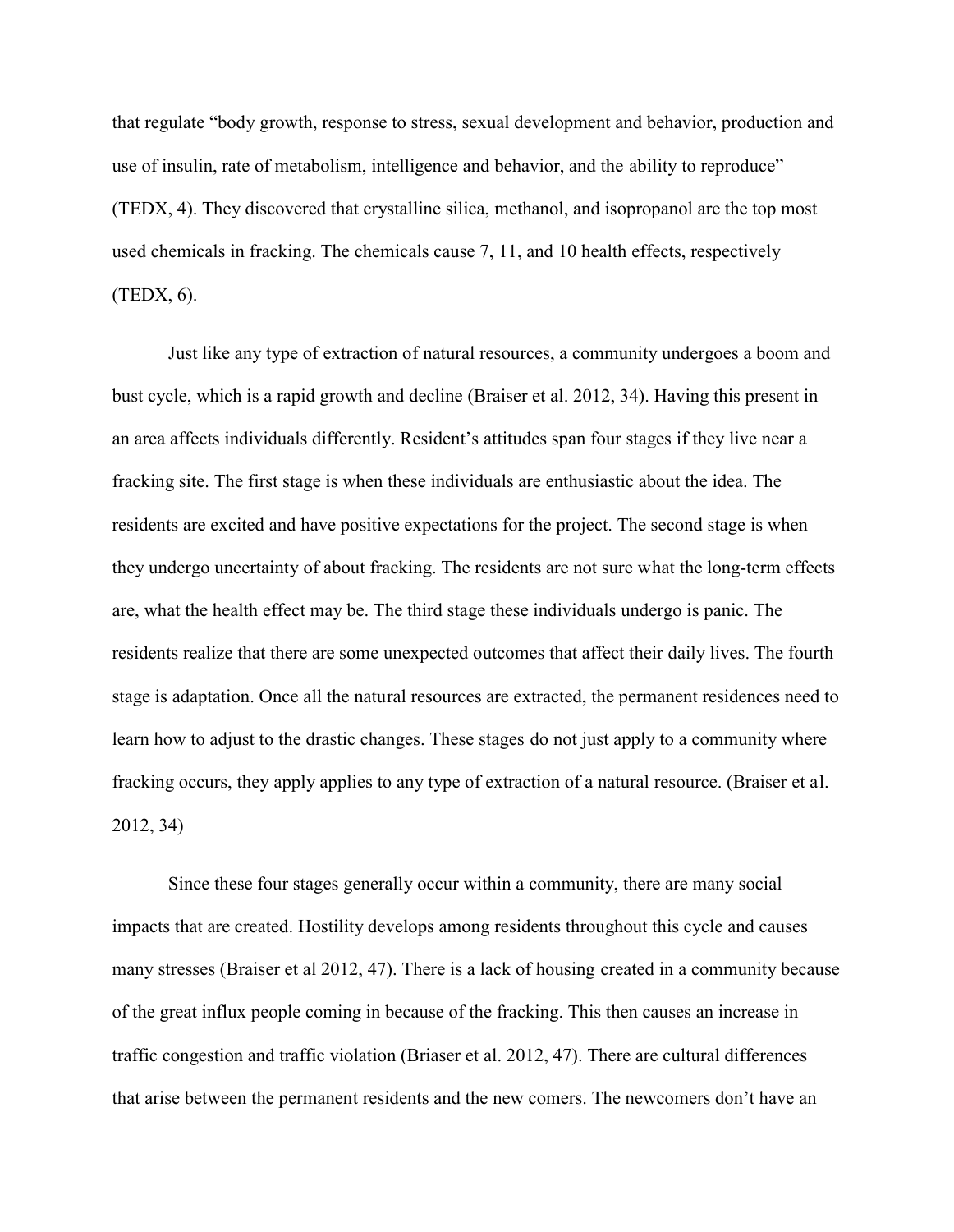attachment and care to a town like the permanent residents do. A division between the "haves" and "have-nots" develop. The "haves" would be the fracking companies and individuals who are benefitting from the fracking activity. The "have-nots" would be the individuals who have been exposed to water or air contamination and have developed health problems. In impacted communities there tends to be an increased rate of divorce, suicide, and alcoholism (Braiser et al. 2012, 49). All these various stresses cause different types of mental and physical problems toward individuals. This is why it is important to note how communities can be negatively impacted.

## **Case Study Analysis: Garfield County, Colorado**

In Garfield County, Co., there are 4,521, oil and gas, active wells (Witter et al., 2008). The Colorado Oil and Gas Conservation Commission (COGCC) reported that there were 1,549 spills in this area between a four-year period, January 2003-March 2008. Twenty percent of these spills involved water contamination. Salts, hydrocarbons, radioactive material, metals, drilling fluids, and sludge were detected in the drinking water (Witter et al. 2008, 4). Having this contamination can lead to a health threat to individuals who live in this area and drink these waters.

A study in 2006 conducted by the Garfield County Board of County Commissioners tested the water sources that individuals use in the area. This included testing domestic wells, water wells, irrigation wells, monitoring wells, air sparging wells, springs, seeps, ponds, and rivers. They found that "out of 184 locations, 135 locations had detectable levels of methane" (Witter et al. 2008, 21). BTEX chemicals were detected at high levels in the areas that were tested that had the highest measurement of methane. This study concluded that areas that had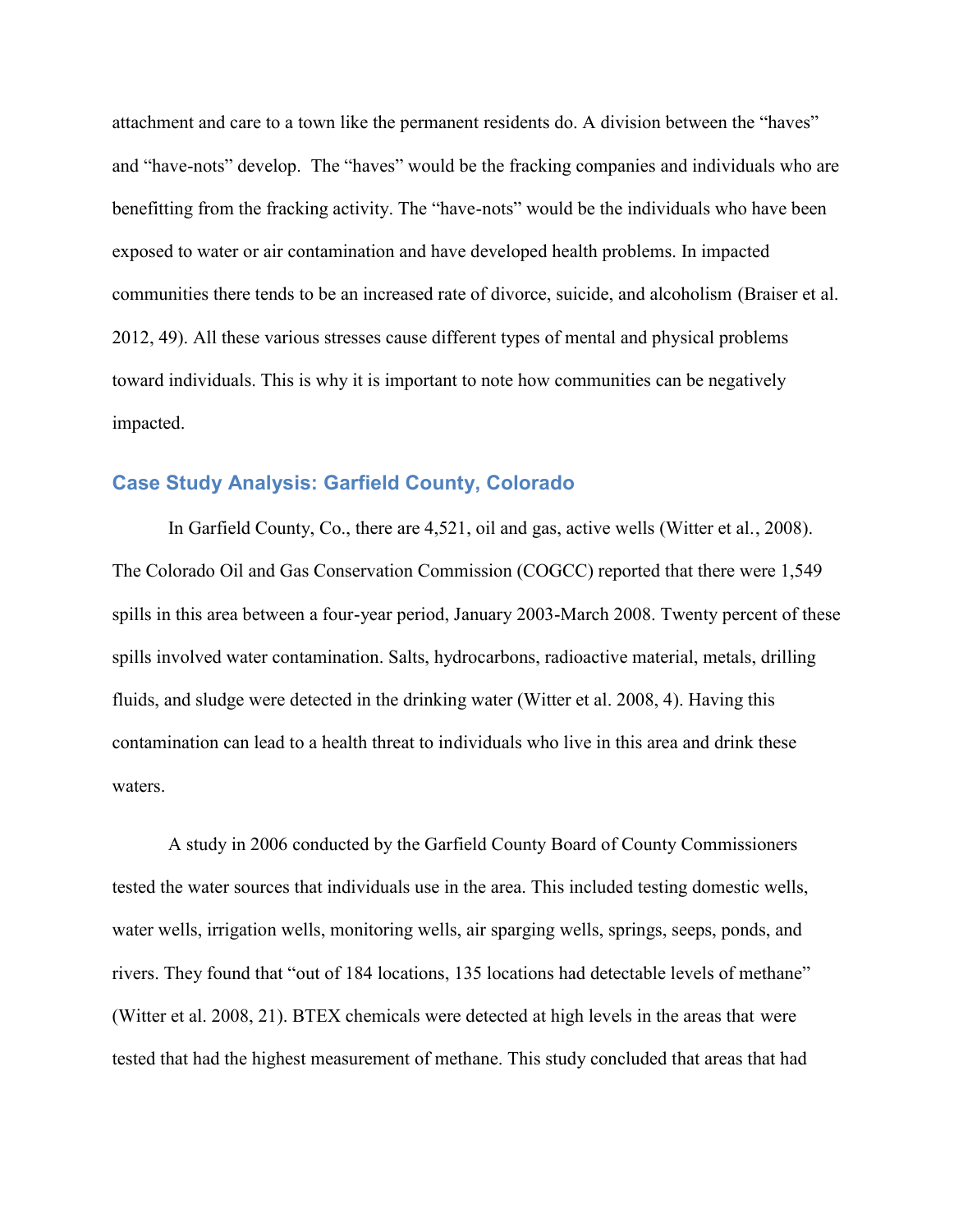both BTEX chemicals and methane were contaminated by gas development activities (Witter et al. 2008, 21).

The Colorado Department of Public Health and Environment (CDPHE) tested the air quality at certain sites in Garfield County during the time period of 2005-2007 to see if increasing gas drilling activity affected the air quality in the area. Of these sites, 86% had hazardous benzene levels. The following chemicals were also detected at levels that could produce carcinogenic or non-carcinogenic health effects: methylene chloride, tetrachoroethene, trichloroethene, 1,4-dichlorobenzene, m,p-xylenes, and 2-hexanone. Toluene and acetone were also detected but not at levels of concerns (Witter et al. 2008, 18). The table below explains these chemicals and these possible cancer classifications.

**Table 1**. The toxicity values of chemicals of potential concern. These chemicals were the most frequently detected in the air. (U.S. Dpt of Health and Human Services, 45)

| Compound                    | Cancer                                                                         |                                                                                                                        | Nonconport                            |                                                                                                                                                          |
|-----------------------------|--------------------------------------------------------------------------------|------------------------------------------------------------------------------------------------------------------------|---------------------------------------|----------------------------------------------------------------------------------------------------------------------------------------------------------|
|                             | <b>Information</b><br><b>Cancer Slope</b><br>facto <sup>-</sup><br>1/mo/ku/day | Carrac classification                                                                                                  | Chronic: RfC<br>( pg/m <sup>a</sup> ) | Тинэн! огран<br>(Crifical editor)                                                                                                                        |
| Acataldehyda                | $0.0077 - 1$                                                                   | Probable humani carcinogen(B2)<br>Massi and laryngeal tumors in<br><b>Animals</b>                                      | 9.0 1                                 | Resciratory<br>(Denemation of Officialty)<br>entheliuml                                                                                                  |
| <b>Aractice and</b>         | M.                                                                             | <b>NO</b>                                                                                                              | STORY A                               | Normal egical<br>(dolayod visual reaction, general<br>weakness, headache)                                                                                |
| 1.3 Butadier o              | $0.1 - 1$                                                                      | Known human care regen(A)<br>Lymphonomalopoidto cancer<br>and be kemia in Louvery.                                     | $2.0 - 1$                             | Reproductive<br><b>Kivarian airceirvi</b>                                                                                                                |
| Bonzono                     | $0.027 +$                                                                      | Known human corpinegen (A)<br>Leukenia in humana                                                                       | 10.0 A                                | Immunological<br>(Decreesed Ivanphoside count)                                                                                                           |
| Crotonaldehyda              | 1.0 ° H                                                                        | Pogabla human carcinopan (C)<br>Hepetic necplastic nodules and<br>hepatocaliular cardiocroa in<br>animale (aral aludy) | MA                                    | <b>MA</b>                                                                                                                                                |
| Ethnicenzane                | 0.00875 C                                                                      | Probable human carcinogen(B2)<br>Ransi tumors in snimals (oral<br>ctudy)                                               | 1000.01                               | <b>Developmental</b><br>(KX mortality)                                                                                                                   |
| For make hyder              | 0.0455.1                                                                       | Probable human carcinogen(B1)<br>Napapheryngeel and lung<br>cancer in humans (limited) and<br>model concordia aviando. | 68.4                                  | Rescindery<br>National colocies in distance<br>henani dasun in kumandi                                                                                   |
| Telupho                     | W.                                                                             |                                                                                                                        | 600001                                | Nourclagical and respiratory<br>(Neuminologi affects: other)<br>effects: degeneration of nasel<br>ecithelium)                                            |
| $1.24 -$<br>Tringth/benzono | MC <sup>1</sup>                                                                |                                                                                                                        | $7.0 - 1$                             | Neurologic, Respiratory,<br>Immunologio<br><b>Okelka: Imabedies.</b><br>drawsiness, anemia, cherco<br>blood acting, chronic asthma-<br>like termediliksi |
| 1.3.6<br>Trimethybenzene    | ю                                                                              |                                                                                                                        | 80 1                                  | Nourologia, Respiratory,<br>Immunologic<br>(Vertign, headerhes,<br>drovrsincce, anomia, chorad<br>blood dolling, chiarloastline-<br>like promotivist     |

Note: Dources of toxicity velues: A= ATGDR -Ninimal Risk Level (MRL); O= Cal EPA; T= EPA-Teast; F-EPA IRIS<br>" Resert on made Homa telesting chall and EPA's local carrier of the factor<br>NG = Non Garainogon; NA= Not Available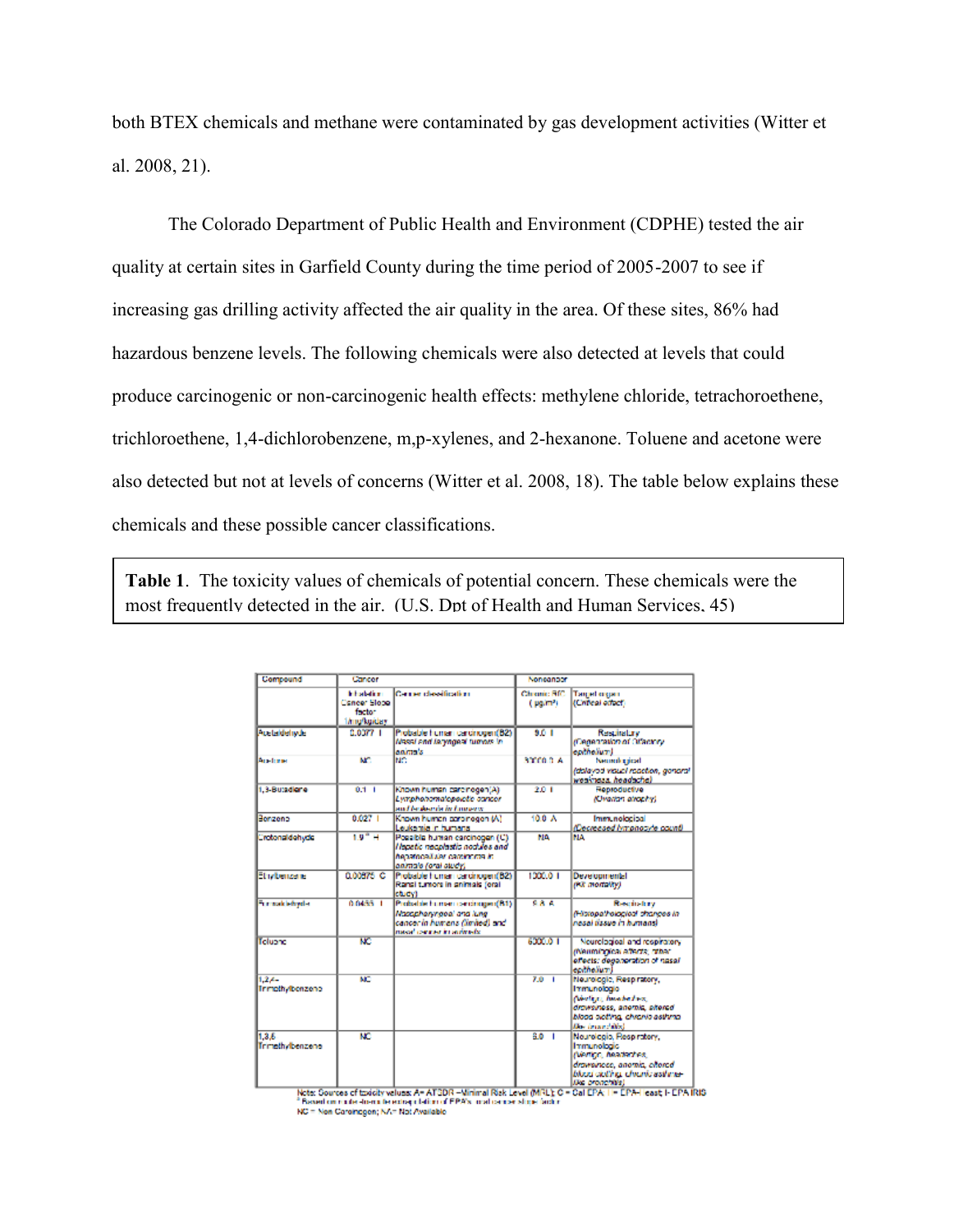CDPHE and the U.S. Agency for Toxic Substances and Disease Registry (ATSDR) concluded that benzene only posed an intermediate health risk because of many uncertainties. There was no way of knowing if the results are truly representative of the exposure because samples were only taken for 24 hours, so there was no way of knowing if the chemicals were at the minimum or maximum exposure peaks (Witter et al. 2008, 18).

Exposure of children is of particular concern because these children are going through developmental stages and may be exposed to harmful chemicals through air pollution and water contamination. A study conducted by the Saccomano Institute in Grand Junction, Co. stated that children in Garfield County had an increase asthma rate (Witter et al. 2008, 26). A survey conducted on children who lived within 1500 feet of fracking facilities in Pennsylvania found 19 health symptoms that were unusual to be present at a young age (Gas patch roulette, 3). A Texas hospital located near drilling sites, "reported that asthma rates currently are three times higher than the state average." This meant that a quarter of young children in the area of six counties had asthma (Matthews, 2012). Although neither the survey nor the hospital report is in Garfield County, it is still significant to acknowledge that fracking sites may have some effects on children.

#### **Work Site Employee Health Concerns**

Another group of individuals whose health is of concern are the workers on these fracking sites. They are the ones who are in direct contact with all the fracking fluids and are putting themselves at the highest risks of being present during an accident. Workers are also exposed to dust that contain high levels of respirable crystalline silica during the fracking process (US Dept. of Labor, 1). Crystalline silica is a common mineral in the earth's crust. It is a major component of sand, clay and stone materials, which is used in concrete, brick, and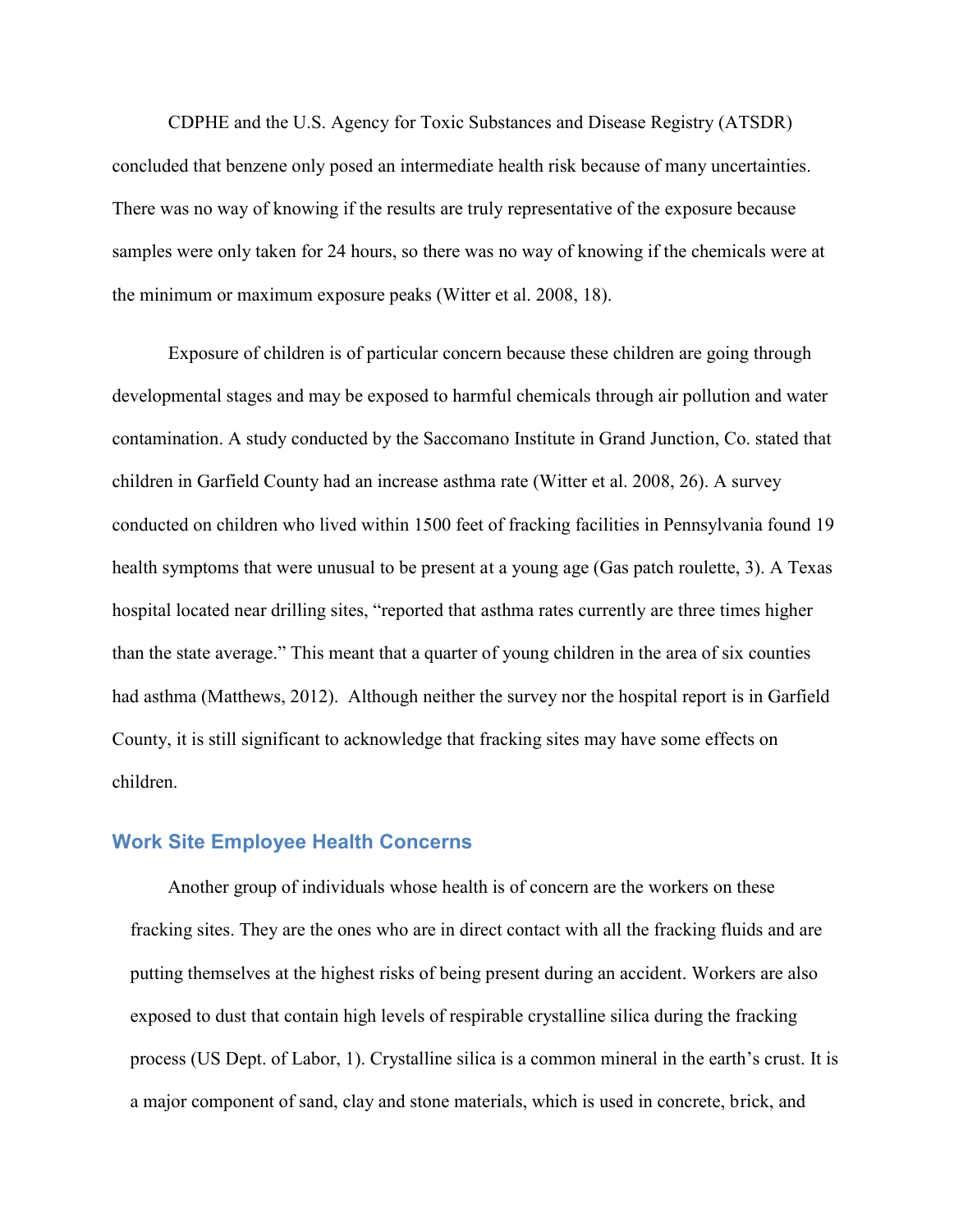glass (U.S. Dept. of Labor, 1). Respirable crystalline silica is a type of crystalline silica that is approximately 10 micrometers in diameter. This is small enough to get caught in workers' lungs and affect the gas-exchange process. It is important to determine worker exposure levels for the proper control measures to be implemented to protect workers' health.

Currently, the half-face respirators that workers use are not a good enough prevention mechanism. These respirators do not protect for silica levels over 10 times the exposure limit that workers have been exposed to, according the National Institute for Occupational Safety and Health study. Breathing in silica causes silicosis (US Dept. of Labor, 3). This is a type of lung disease, where silica particles are trapped in lung tissues. Some symptoms of silicosis are inflammation, scarring, and reduction of the lungs' ability to take in oxygen (US Dept. of Labor, 3).

There are many other hazards that workers face by working on these fracking sites. They are at risk of being struck by moving equipment, caught in between two moving parts of a machine, also known as pinch points (US Dept. of Labor, 6). Workers are at risk of falling from great heights. They also may be struck by high-pressure lines or get caught in an unexpected release of pressure. Fires or explosions from flowback fluids may occur because flammable materials, such as methane, are present. Workers are not exposed to great lighting and may work in confined spaced without taking the require precautions (US Dept. of Labor, 6). All these possible risks may contribute to serious injury and in some cases death.

The mortality rate in a region and the event of fracking is a relationship to analyze to determine if there is a correlation. While the mortality rates in Garfield County generally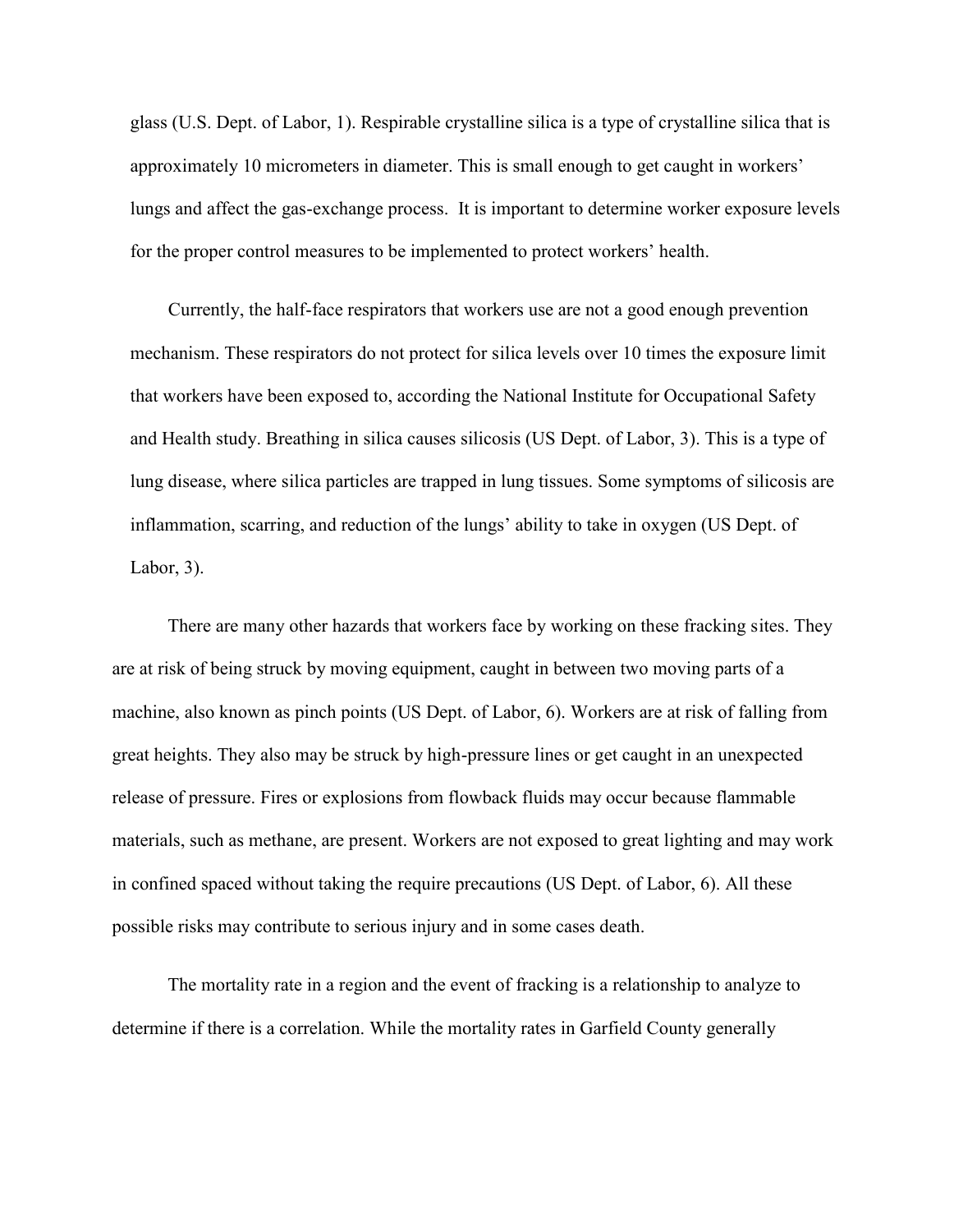decreased from 2000 to 2005, it drastically increased in 2003. In 2003 fracking activity in this area expanded (Witter et al., 2008, 24).

#### **Conclusion**

Garfield County, Colorado, is a good resource to use when analyzing the possible health effects that may arise because of fracking. There still has been no accurate, direct data that prove that fracking causes certain health effects. From this analysis, the trends of the possible health effects are noticeable. The fracking fluids used concerns the public because of the potential hazards they cause. It is important for individuals to take precautionary steps and encourage fracking companies to do so also. More research and stricter regulation are needed. There are many possible ways in which fracking can affect human health that are still not known or obvious to the public.

## **Stakeholder Interview**

Dr. Jill Kriesky was the Senior Project Coordinator at The University of Pittsburgh School of Public Health. She earned a Ph.D. from the University of New Hampshire in economics, an M.S. in economics from the University of Wisconsin-Madison, and a B.A. in economics and political science from Grinnell College. She has been in interested in Marcellus Shale issues since 2009.

**Q***: Because there is so much uncertainty of the health effects from fracking, what do you think that the public and government agencies should be doing in order to protect people's health?*

**A**: At the federal and state government level it would be important to institute the research that would give some definitive answers on what is going on with health impacts. In Pennsylvania,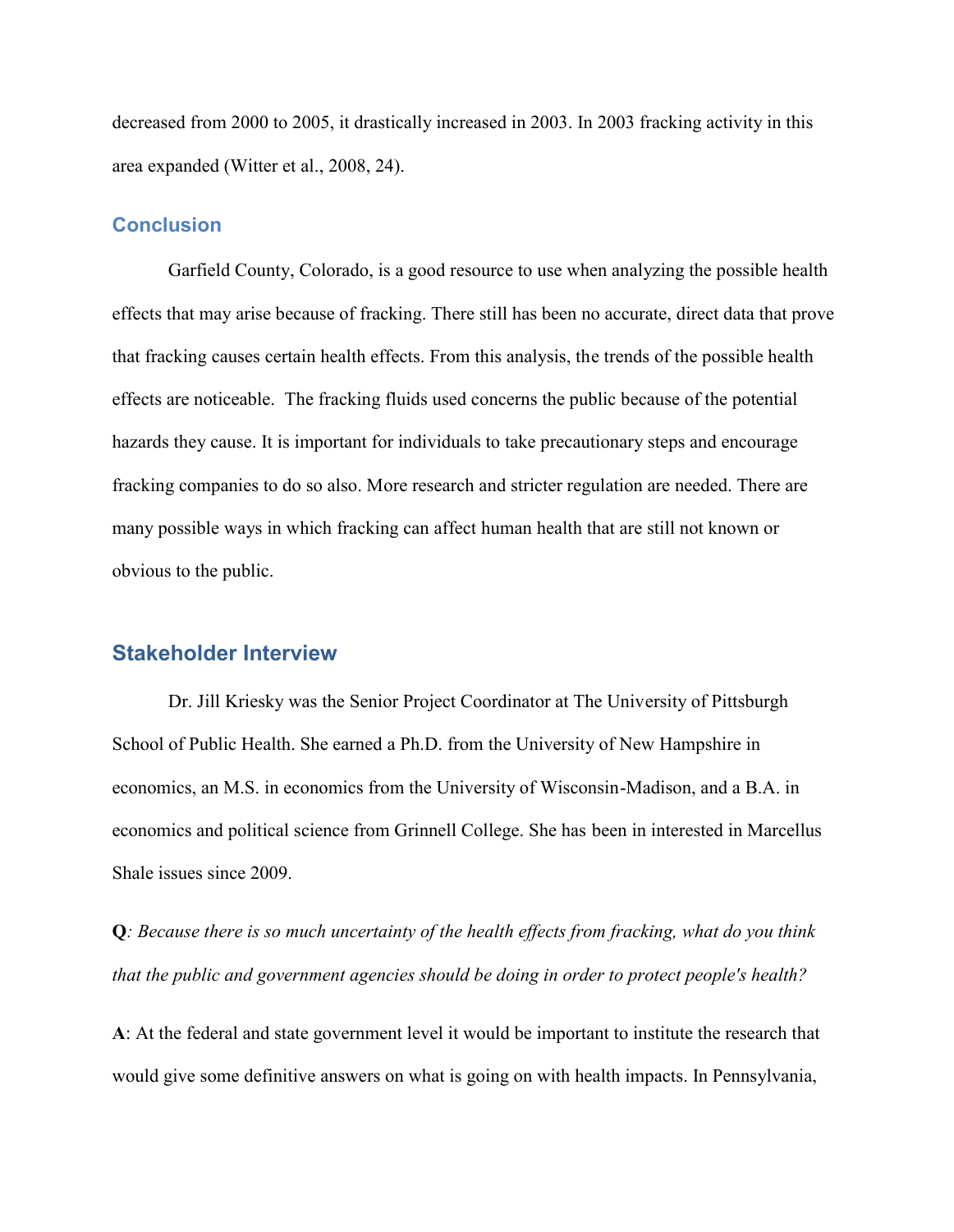when the legislature was debating the legislation that regulates Marcellus Shale drilling, the suggestion was made to institute a health registry, which is a way to track what people's health conditions are. This would allow people who do research to follow up, but this did not pass. Nothing has been done on it in state legislature.

I think what they really should be doing is to do a good epidemiology study, a good baseline study, more tracking health of people over time. This study would also need to track exposure to water and air. That is the level of study that needs to be done in order to get agreement among the industry, public, community. Government wouldn't conduct it, but they would fund this type of research.

There are people who live in these communities where drilling is going on having health problems that didn't occur before drilling. They are convinced that it is from drilling. Right now, there needs to be efforts to stop the exposure to the sources you think the contamination is coming from. Local health departments should be providing information for individuals who think that the air will get you sick and water will get you sick. The Southwest Environmental Project is the only organization currently doing this. They provide on line simple recommendations to limit exposures. For example, if you think there are problems with flow back ponds that sometimes overflow and if you think that there is contamination in soil, don't wear shoes in the house.

**Q***: What are some precautions that the fracking companies should be doing in order to prevent a public scare?*

**A**: I think there are things that are helpful. They are required by law to post the chemicals they are using in the fracking process, unless they are tradesecrets. This is proprietary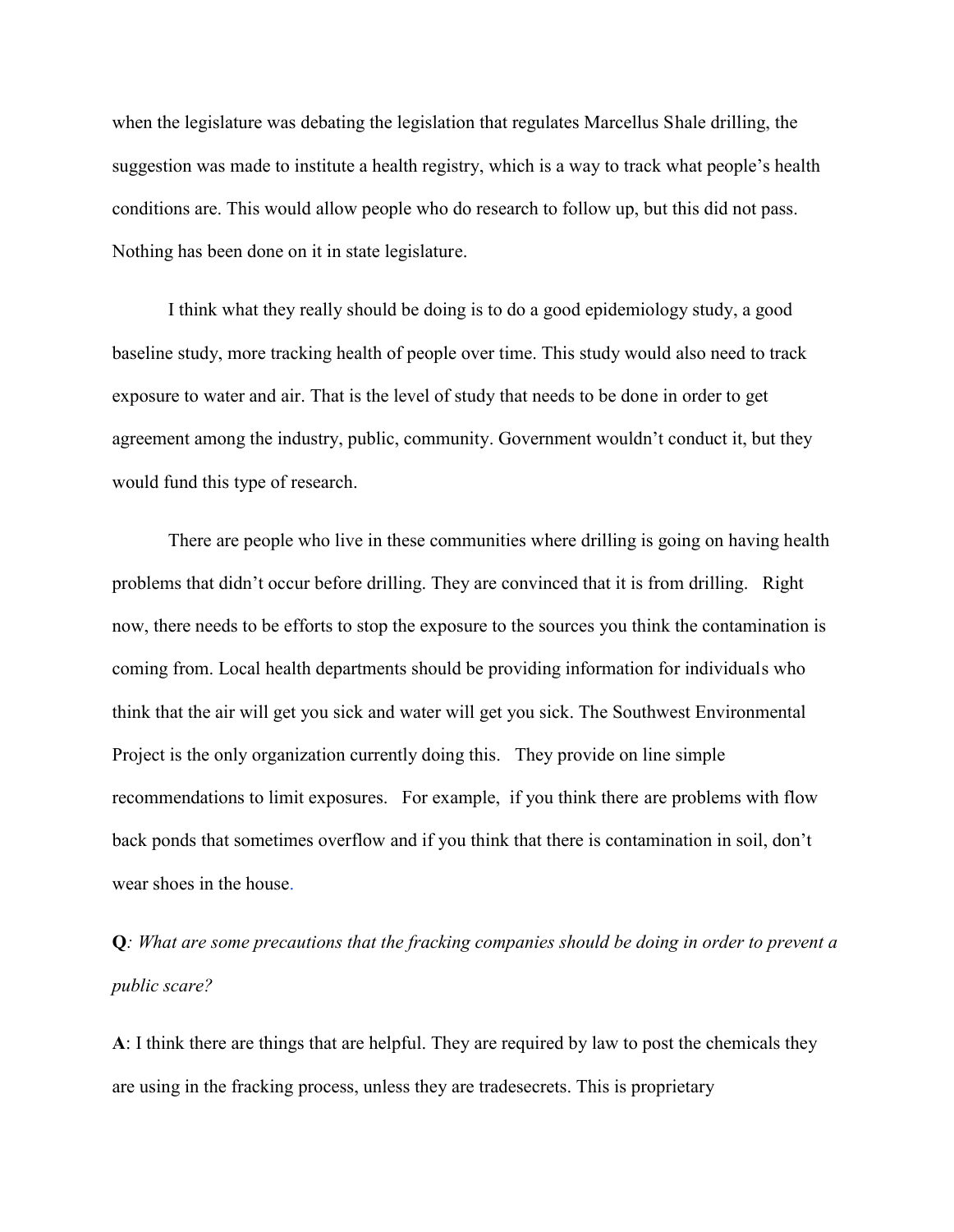proprietaryinformation to keep whatever competitive advantage they have over their competitors. But often other companies can figure out what they are doing. Secrecy over proprietary chemicals should not be allowed. Such secrecy can cause unnecessary concern to the public. Companies are required to test well water in a certain radius from where they are drilling, and now a few companies are going even further. The other thing is to talk to the community in advance in what they will be doing. The changes in the community are disruptive. They should tell how many truck trips there will be and that there will be a lot of noise pollution and traffic. Being more upfront about what is going to happen in the town and what will happen in the backyard if they are drilling there.

#### **Q:** *How have past fracking sites dealt with this concern about health with the public?*

**A:** There are several high-profile cases in which the companies denied that they were impacting residents' health. But there was some serious contamination and people were getting sick. The homeowners end up in court saying that the fracking companies are destroying their water or air quality. Companies have settled and sometimes bought the property from the people with the complaints. We don't know much about this because the companies have people sign nondisclosure agreements so they cannot discuss proof of harm or the terms of the settlement.

I think a regulatory process needs to be in place and enforced to assure that the process is done safely. Are some companies going to make a greater effort to be sure what they are doing is safe? Well they don't want bad publicity. But this varies a lot depending on the companies. To protect all residents near fracking sites, government enforcement of reasonable regulations is key.

**Q:** *What do you think are the most concerning health problems that occur from fracking?*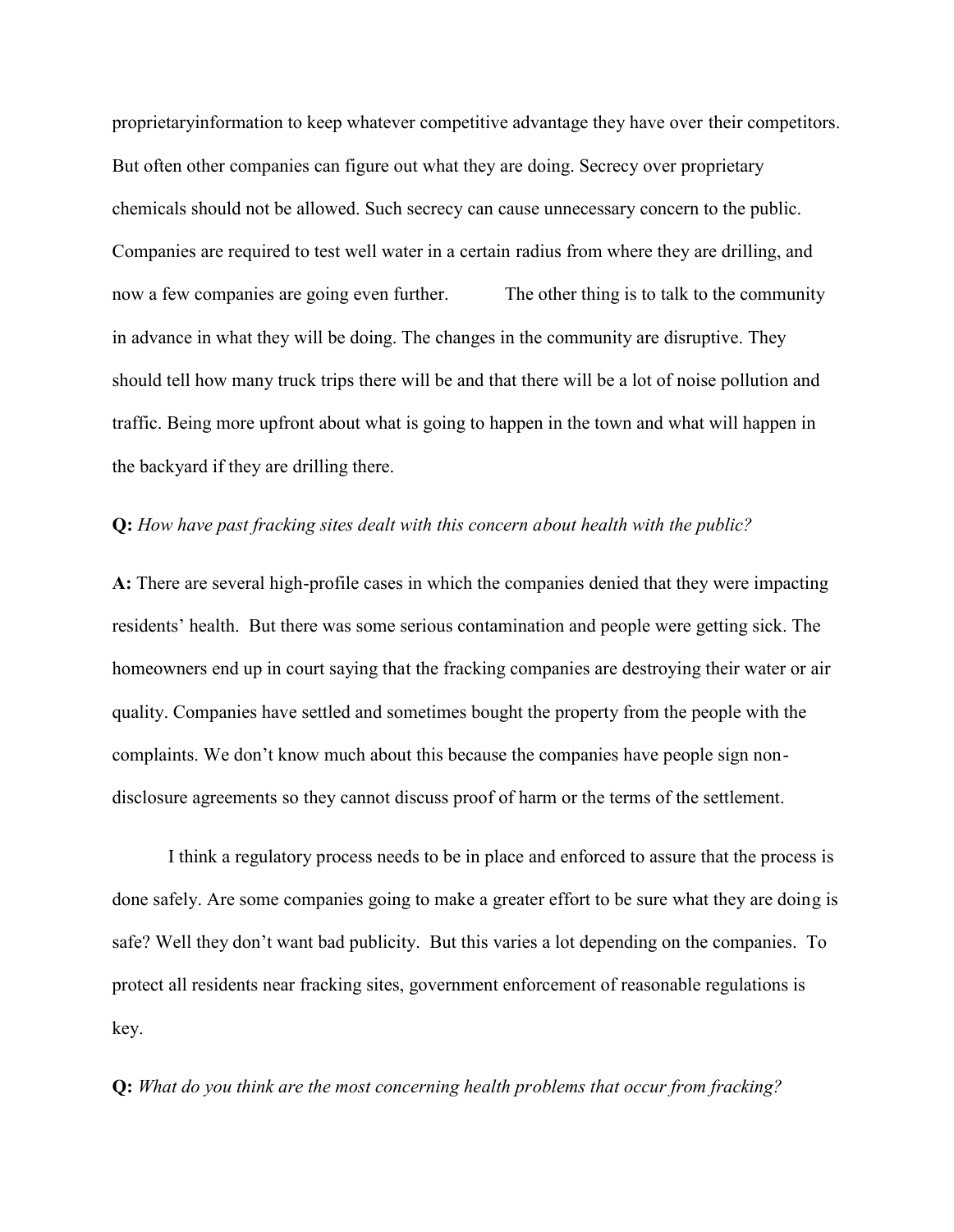**A:** No one has really done a complete study. There have been impacts on water and I think those should cause a lot of concern. There has been information how fracking chemicals have gotten into well water. We don't know how much of that water people have drunk, showered in, wash and cooked food in the water.

There is at least one study out now showing that chemicals in the air within a half-mile within a drilling site contained dangerous chemicals, capable of causing cancer in large enough doses. We don't really know how much exposure they really get in these locations. So in the short run, we should be sure that the amount of exposure is limited. There must also be studies to determine the doses to which residents are exposed to nearby fracking over time.

Another big concern in communities where this occurs is a lot of social change like truck traffic, influx in workers, changes in housing market. There are big social impacts and we know that there are social determinants of health that impact quality of life issues for people who don't live directly near a drilling site. They may still feel stress of disagreement among people which in turn can impact health

#### **Q:** *Do you know of many hospitalizations have occurred because of fracking?*

**A:** Difficult problem. There are the community people who are impacted, workers we know nothing about. Anecdotally I have heard of people who work in the emergency room seeing people who have accidents and falls at the drilling pad sites. They sometimes pay with cash which makes it more difficult to research the types of conditions treated. If it is a serious accident, they want to be treated quickly and sometimes they go home. No way to track this. One study that was done by OSHA on silica 2012 because they use sand in the fracking process. The workers on the site are breathing in silica sand and this can be extremely hazardous to health.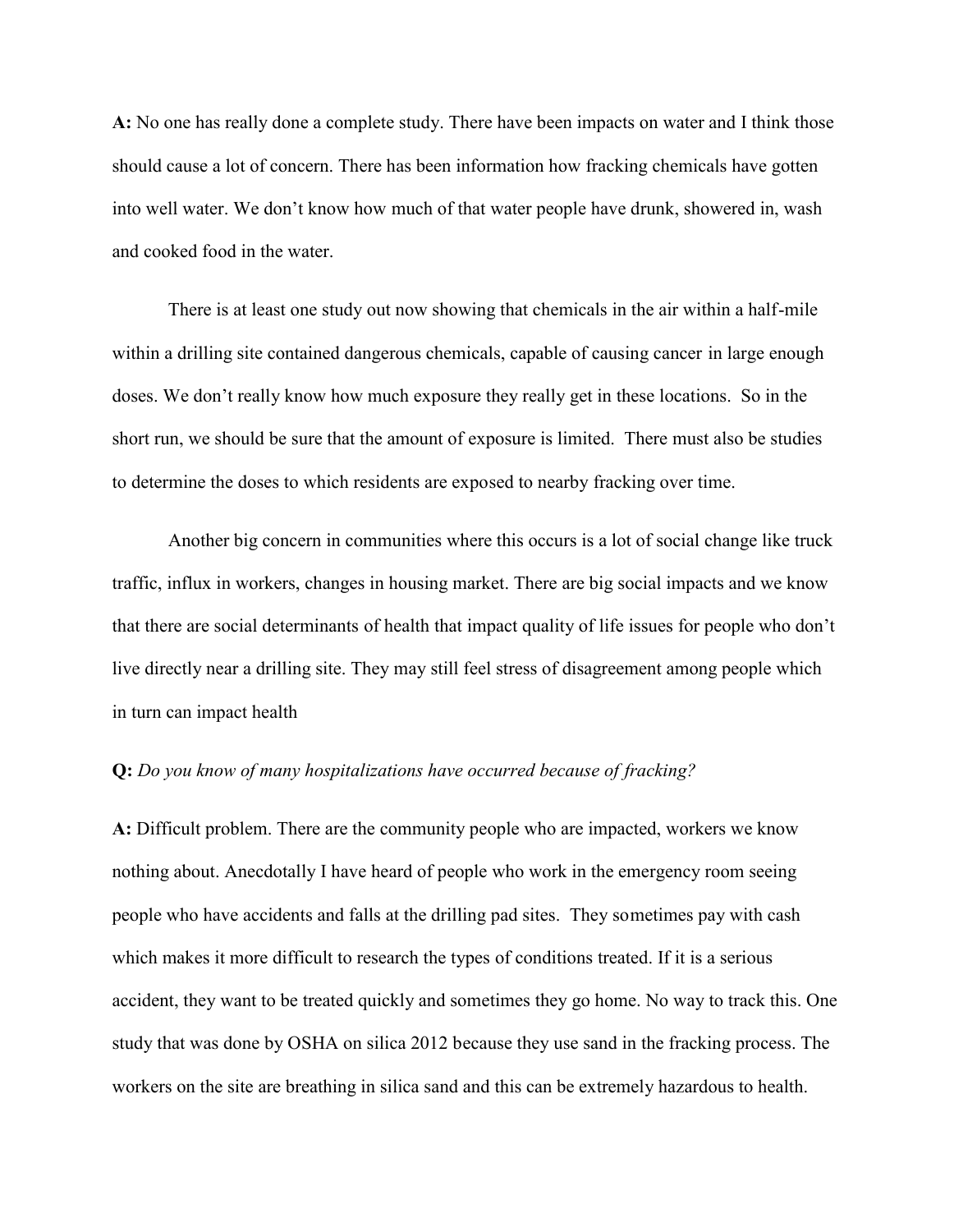They did this study at 11 sites across the country and found incredible amount of sand inhaled.

**Q:** *Any other remarks you might have concerning human health effects from fracking that would be most useful for students at Lehigh University.*

**A:** Lehigh is not in an area where there is fracking nearby. Really what you are most likely to see is related to truck traffic and influx of workers in the area. People who live very close to a fracking sites need to be aware of water, air, and soil pathways. Also what are the social impacts in the broader communities may experience this when the industry comes to the area?

# **Profiles of Key Individuals and Groups**

- 1. The Environmental Protection Agency is a governmental agency that plays an important role in the possible health effects that fracking causes. They are the ones who monitor the environmental impacts that fracking sites may cause. They test if there is soil, water, and air contamination. These are the various pathways in which individuals are exposed to fracking chemicals. They are currently about to start a nationwide project about the potential drinking water impacts from fracking. At this website (<http://www2.epa.gov/hydraulicfracturing>), you will find a phone number to call if there are emergency events, spills, or releases.
- 2. The PA Department of Environmental Protection protects PA's environment and safety of its citizens. They work with various organizations that prevent pollution and protect natural resources. The website below is where individuals can report a complaint pertaining to fracking in the Southwest Region of PA. [\(http://www.portal.state.pa.us/portal/server.pt/c](http://www.portal.state.pa.us/portal/server.pt/)ommunity/southwest\_regional\_off ice/13775/environmental\_complaints/617091)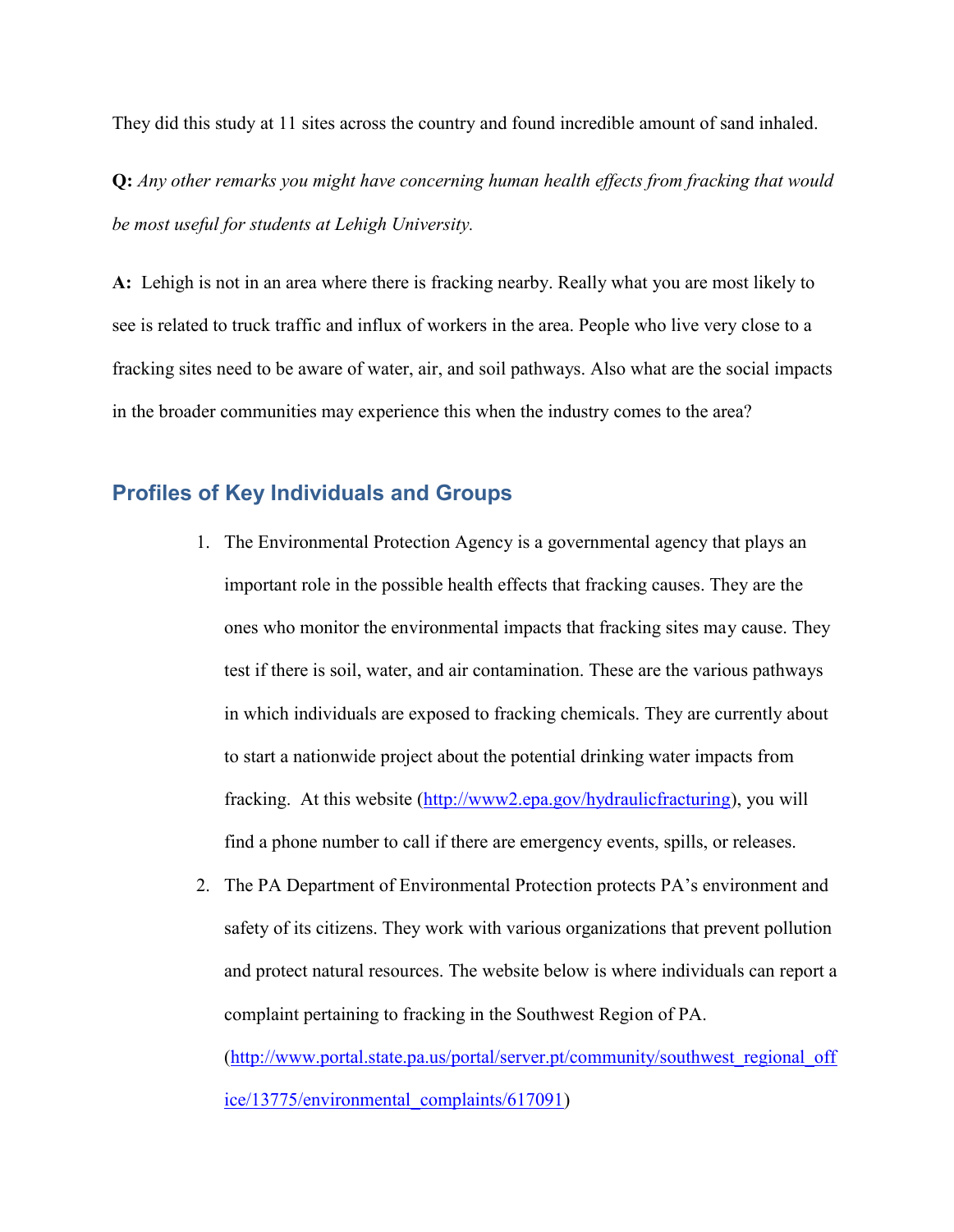- 3. The Pennsylvania Department of Health is another governmental agency that plays an important role with this topic. Since Lehigh University is in Pennsylvania, this would be the specific state health agency to go to for information about the possible health effects from fracking. They work closely within communities to promote optimal health of citizens of the Pennsylvania.
- 4. The Southwest Pennsylvania Environmental Health Project is a nonprofit environmental health organization. Their main mission is to assist Washington County residents who believe their health has been impacted from natural gas drilling. They have a nurse practioner who is available for individuals who have a health concern and think it is from fracking. This office provides a lot of information about the possible pathways individuals may be affected from fracking chemicals. ([http://www.environmentalhealthproject.org\)](http://www.environmentalhealthproject.org)
- 5. The Endocrine Disruption Exchange, TEDX, is a non-profit organization that is devoted to providing scientific evidence of the possible health and environmental impacts that are caused from endocrine disruptors. One area that they focus are chemicals used in fracking. Many of the drilling chemicals contain endocrine disruptors. They are conducting research in Colorado and have been a big part of conducting the Garfield County case studies.

[\(http://www.endocrinedisruption.com/home.php](http://www.endocrinedisruption.com/home.php))

# **Web Resources for Additional Information**

1. [http://insideclimatenews.org/news/20120321/endocrine-disrupting-chemicals-fracking](http://insideclimatenews.org/news/20120321/endocrine-disrupting-chemicals-fracking-)natural-gas-low-dose-environmental-health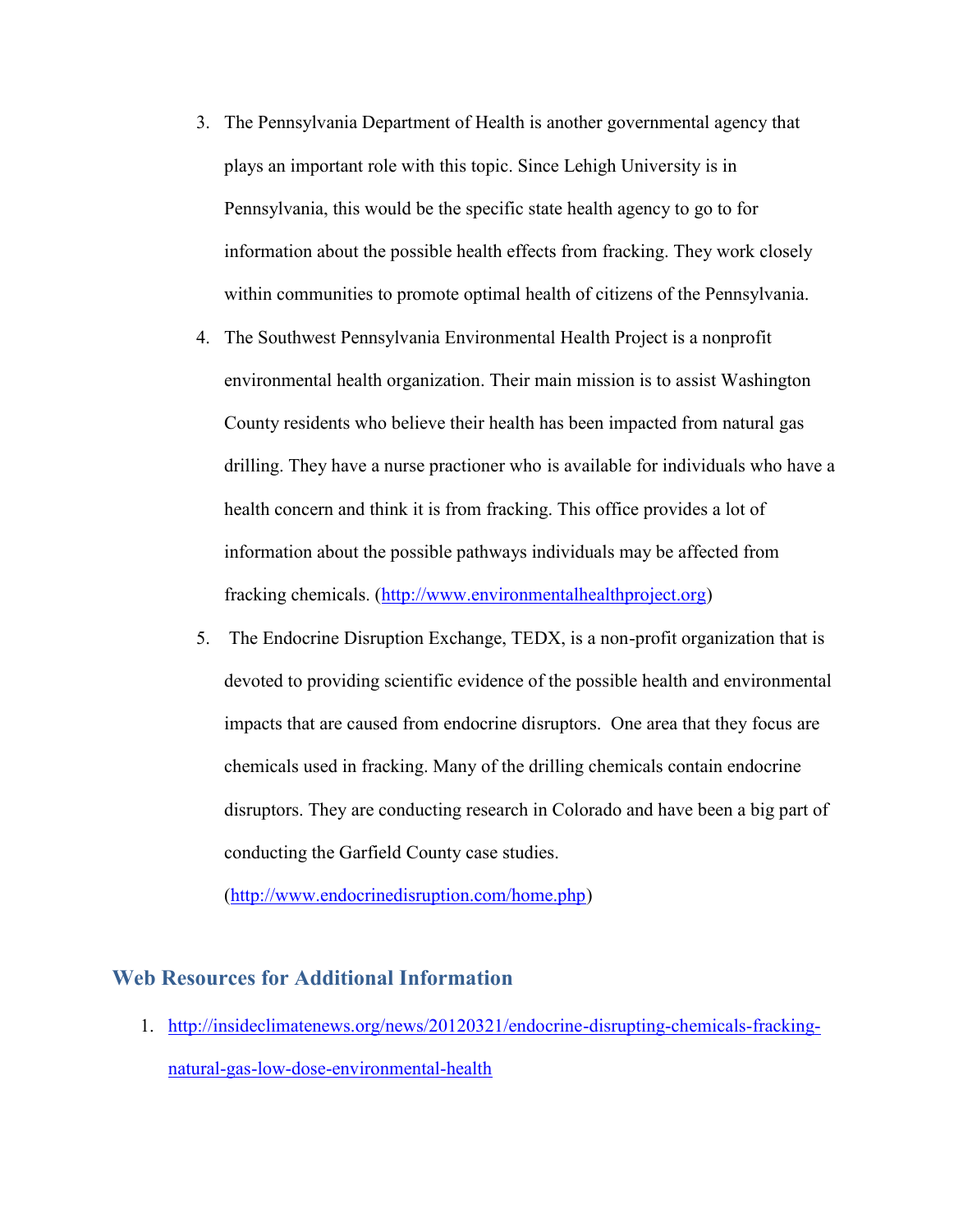This article demonstrates how individuals may have a small exposure to drilling chemicals, which can lead to serious health effects. Chemicals that are endocrine disruptors are explained here.

## 2. [http://www.youtube.com/watch?](http://www.youtube.com/watch)v=HqMHEsiRVa8

Dr. Jill Kriesky speaks at the University of Pittsburgh Public Forum about Public Health Impacts from fracking the Marcellus Shale. The University of Pittsburgh is a big player in conducting studies that analyze the potential health impacts.

3. <http://www.huffingtonpost.com/2012/05/20/geisinger-health-systems->

## fracking\_n\_1531563.html

This article discusses Giesinger Health Systems and its findings on the potential health effects from fracking. Here you will find a video that interviews Professor Tony Ingraffea from Cornell University. He explains the fracking process and why individuals should be concerned about their health.

4. [http://energy.wilkes.edu/PDFFiles/Issues/Env10\\_Potential%20Health%20Effects%20of](http://energy.wilkes.edu/PDFFiles/Issues/Env10_Potential%20Health%20Effects%20of)

%20Marcellus%20Shale%20Activities.pdf

Dr. Bernard D. Goldstein is the Interim Director for the Center for Healthy Environments and Communities at the University of Pittsburgh. Here is a slide show of the potential health effects that Marcellus Shale may have. There is information about the effects on a community.

# **Works Cited**

Brasch, W. (2012, March 18). Fracking: Pennsylvania gags physicians. Retrieved from http://truth-out.org/news/item/7323:fracking-pennsylvania-gags-physicians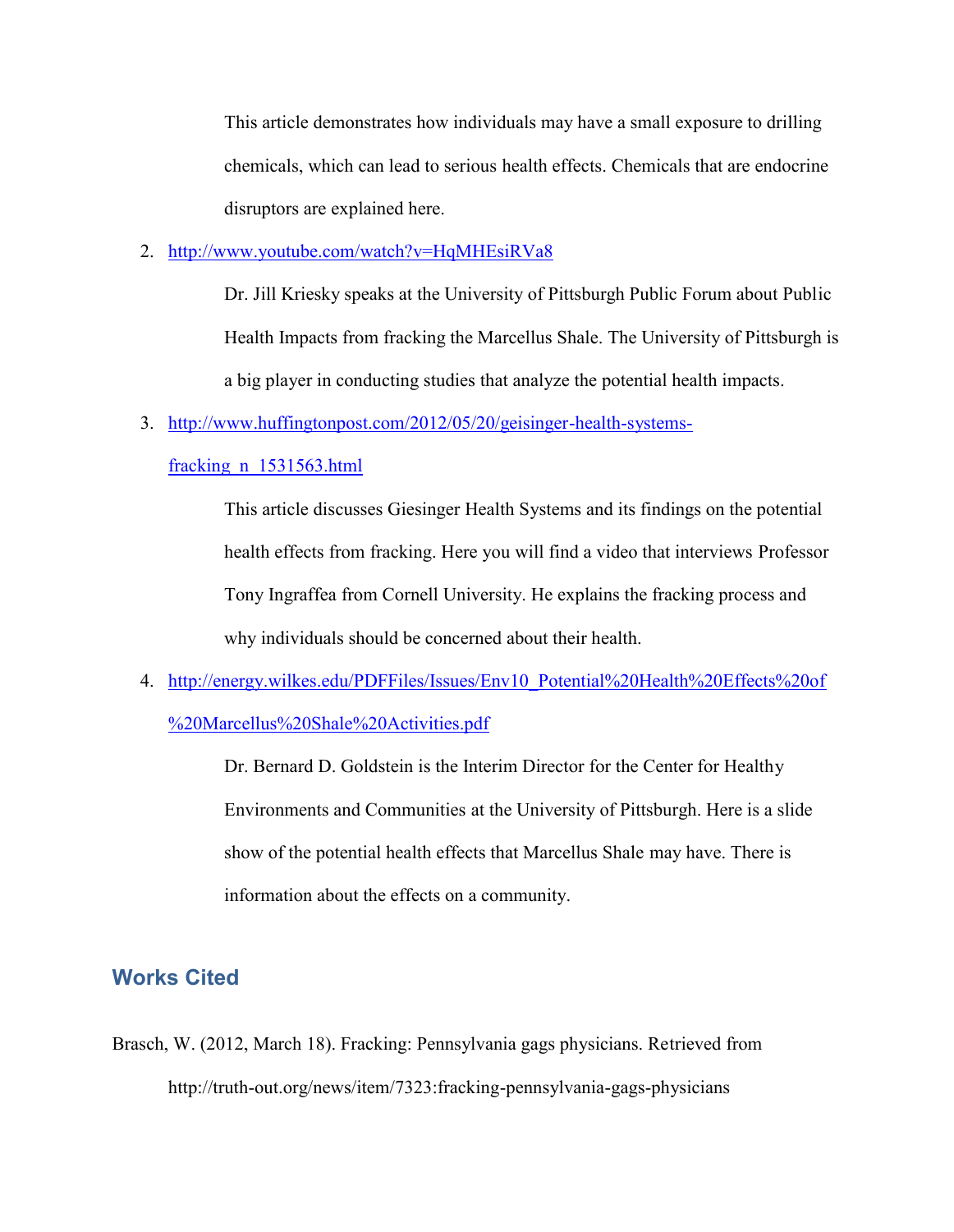Brasier, K., Filteau, M., McLaughlin, D., Jacquet, J., Stedman, R., Kelsey, T. & Goetz, S.(2011). Journal of Rural Social Sciences. Retrieved from

<http://www.ag.auburn.edu/auxiliary/srsa/pages/Articles/JRSS>2011 26 1 32-61.pdf

Brown, D., Casagrande, D., Bill, M., Neti, S., Pazzaglia, F., & Wheat, P. (2012, October). Summary of 2011-2012 activities and plan for 2012-2013.Lehigh University Marcellus Shale Report, Bethlehem, PA.

Button, D. (2010). The Marcellus shale and public health.[Master's thesis, University of Pittsburgh].Retrieved from [http://d-scholarship.pitt.edu/6932/1/ButtonRD\\_etdPitt2010.pdf](http://d-scholarship.pitt.edu/6932/1/ButtonRD_etdPitt2010.pdf)

- Colson, J. (2011, January 4). Silt mesa family claims gas fumes forcing them out. *Post Independent*. Retrieved from <http://www.postindependent.com/article/20110104/VALLEYNEWS/110109981>
- Garrison, E., Hill, L. A. L., & Mark, N. (2011).Frack attack: How hydraulic fracturing for natural gas threatens human health.[Master's Thesis, Ithaca College].Retrieved from <http://urpasheville.org/proceedings/ncur2011/papers/NP52000.pdf>
- Lustgarten, A., &Kusnetz, N. (2011, September 16). Science lags as health problems emerge near gas fields. *Pro Publica.*Retrieved from [http://www.propublica.org/article/science-lags-as-health-problems-emerge-near-gas](http://www.propublica.org/article/science-lags-as-health-problems-emerge-near-gas-)fields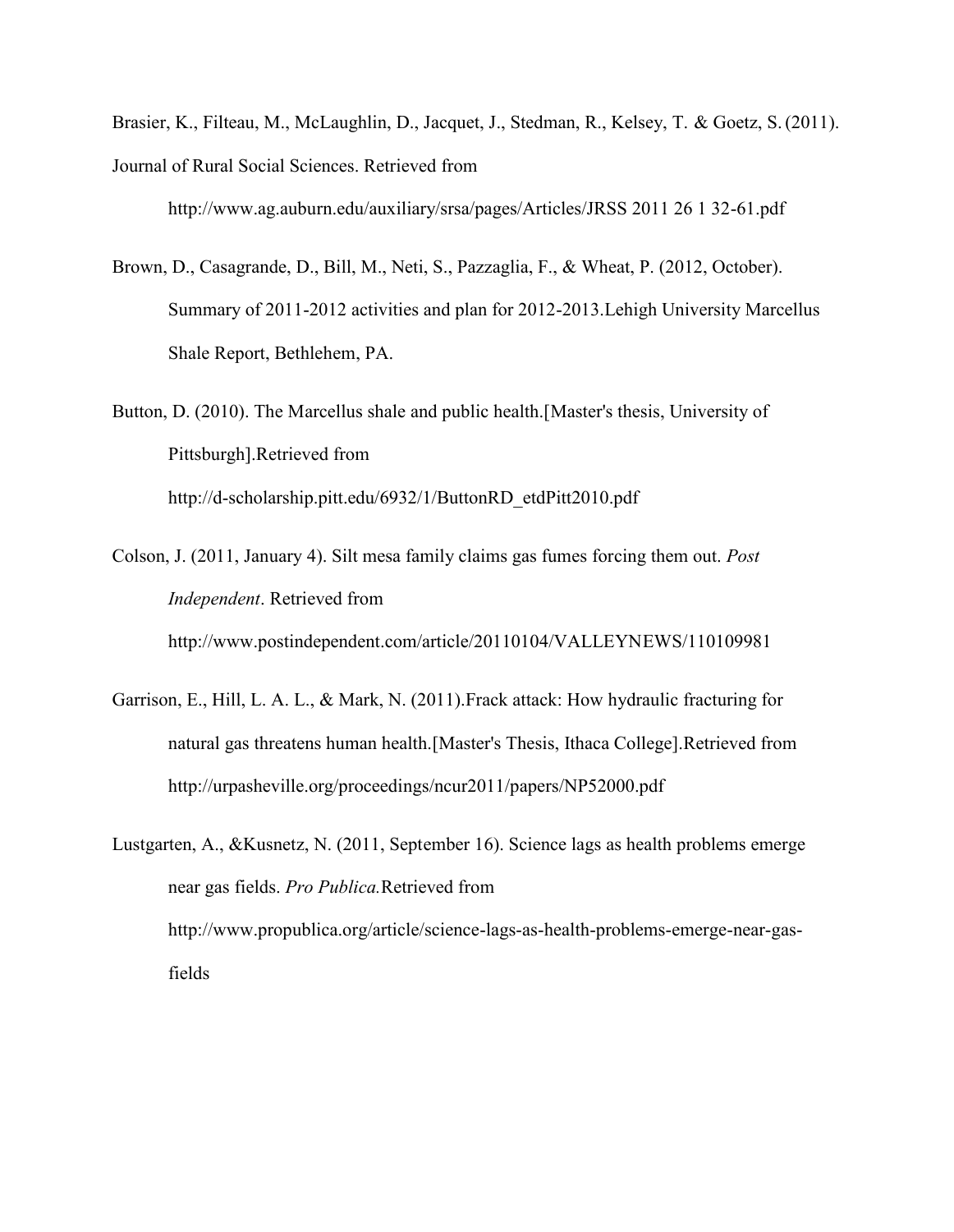- Matthews, R. K. (2012, May 23). What's the fracking problem?.News, Resources, and Commentary on Climate Energy and Sustainability. Retrieved from <http://globalwarmingisreal.com/2012/05/23/whats-the-fracking-problem/>
- New York State Department of Health. (2003). Fact sheet: Tetrachloroethene (perc). Retrieved from

[http://www.health.ny.gov/environmental/chemicals/tetrachloroethene/docs/fs\\_perc.pdf](http://www.health.ny.gov/environmental/chemicals/tetrachloroethene/docs/fs_perc.pdf)

- Parr, Lisa. (2010, July).Earthworks. Retrieved 2 November 2012 from <http://responsiblegold.com/TXOGAP-CaseStudy-Parr.cfm>
- Shelley, T. (2011).The health effects and other hazards of hydrofracking.[Informally published manuscript, Upstate Medical University Public Health Symposium, Syracuse, NY]. Retrieved from

[http://wwwnew.upstate.edu/cnymph/pdf/shelley\\_hydrofracking\\_04-13-11.pdf](http://wwwnew.upstate.edu/cnymph/pdf/shelley_hydrofracking_04-13-11.pdf)

Steinzor, N., Subra, W. &Sumi, L. (2012, October). Gas Patch Roulette: How Shale Gas Development Risks Public Health in Pennsylvania Summary.Earthworks. Retrieved from

<http://www.earthworksaction.org/files/publications/Health-Report-Summary-FINAL.pdf>

- TEDX.Health Effects Spreadsheet and Summary.The Endocrine Disruption Exchange. Retrieved from <http://www.endocrinedisruption.com/chemicals.multistate.php>
- U.S. Department of Health and Human Services: Agency for Toxic Substances and Disease Registry Division of Health Assessment and Consultation, (2010). Public health implications of ambient air exposures as measured in rural and urban oil  $\&$  gas